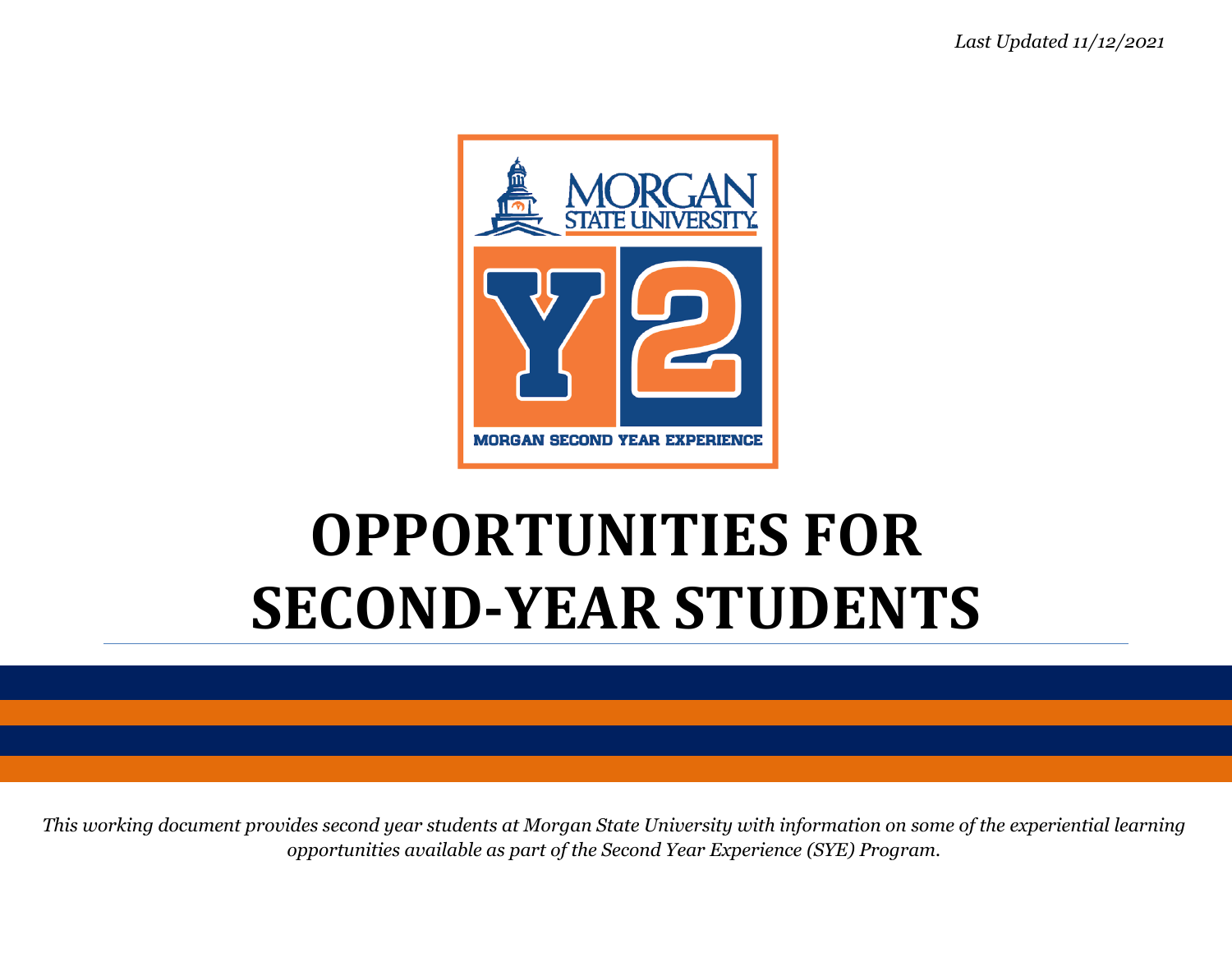## **Table of Contents**

*Disclaimer: The Opportunities for Second Year Students document is for INFORMATIONAL PURPOSES ONLY. It is designed to help students make well-informed decisions about potential experiential learning opportunities. The University makes no representations, recommendations or guarantees, including but not limited to, the accuracy, availability, reliability, or otherwise, of any opportunity listed. The University urges you, the student, to exercise caution, to conduct any necessary independent research, and to use good judgment and common sense before or when applying for any opportunity posted herein.*

Page  $\overline{\phantom{0}}$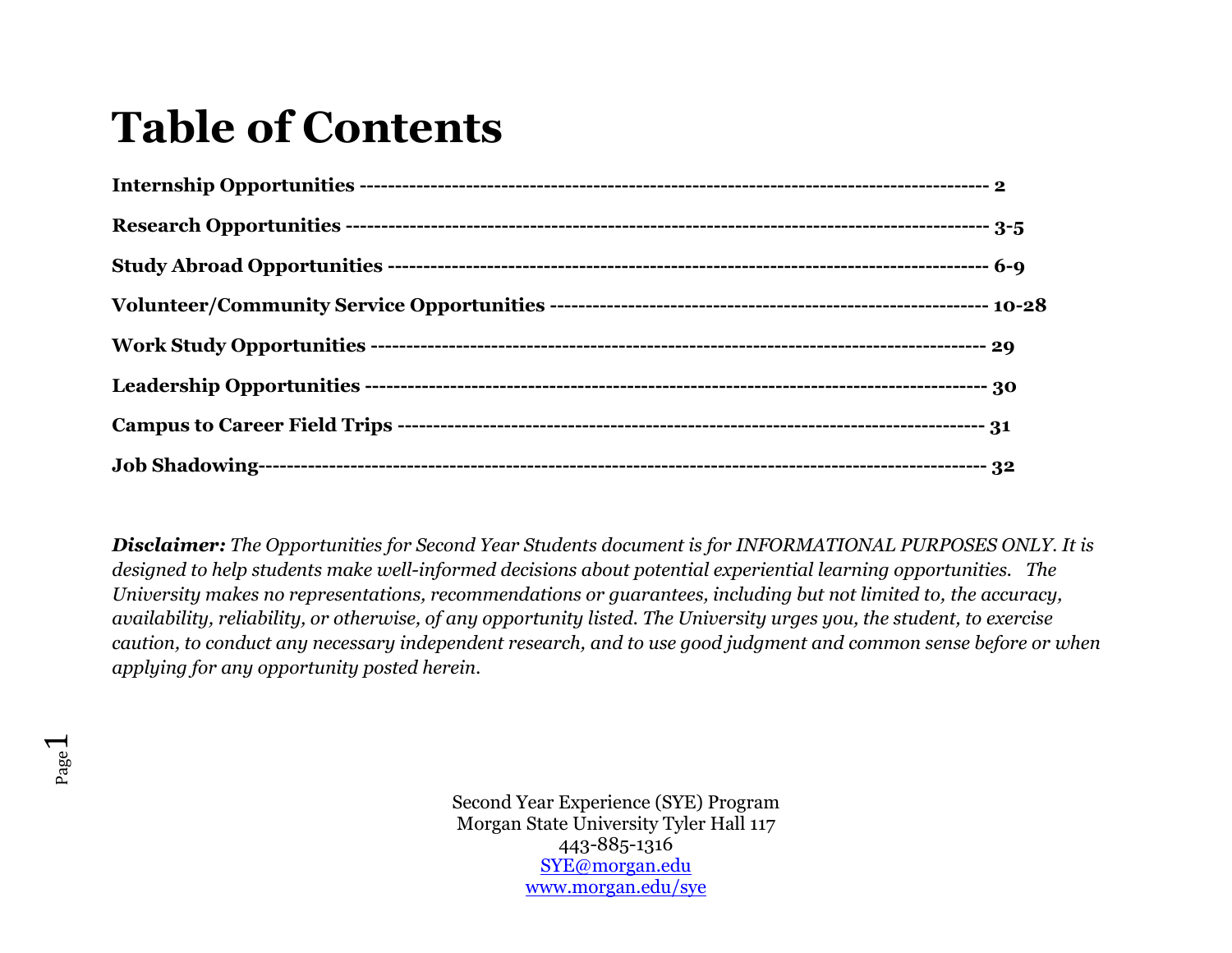## **INTERNSHIPS**

### **MSU CENTER FOR CAREER DEVELOPMENT**

The Center for Career Development (CCD) is available to assist you with all aspects of career planning and will help you find experiential learning opportunities that are part of the Second Year Experience (SYE). The Center will assist you with identifying your skills, interests and values, exploring majors and occupations, perfecting your resume and cover letter, practicing your interviewing skills, as well as gaining real-world experience through internships and employment. Students should schedule an appointment to meet with a career specialist. Click [HERE](https://www2.morgan.edu/student_affairs/center_for_career_development/staff.html) to view CCD Staff.

#### **PLEASE GO TO THE WEBSITE FOR THE FOLLOWING OPPORTUNITIES:**

**[https://www.morgan.edu/student\\_affairs/center\\_for\\_career\\_development/for\\_students.htm](https://www.morgan.edu/student_affairs/center_for_career_development/for_students.htm)**

#### **eBear** *[powered by Handshake](https://morgan.joinhandshake.com/)*

Has current job postings online for you to publish your resume, apply for internships and jobs, and to participate in the on-campus recruitment program.

#### **Career Closet**

The Center has the appropriate clothing available for important events such as job interviews, career and internship fairs

#### **GoinGlobal**

Conduct job searches, internship searches, and has an employer directory that allows you to search for companies by city, state, country and research a company's annual sales and employment

#### **MyPlan-CAREER ASSESSMENTS**

MyPlan can help students explore options and bring clarity and insight into what's right for you.

### **Vault**

The vault has a career library with jobs and internship listings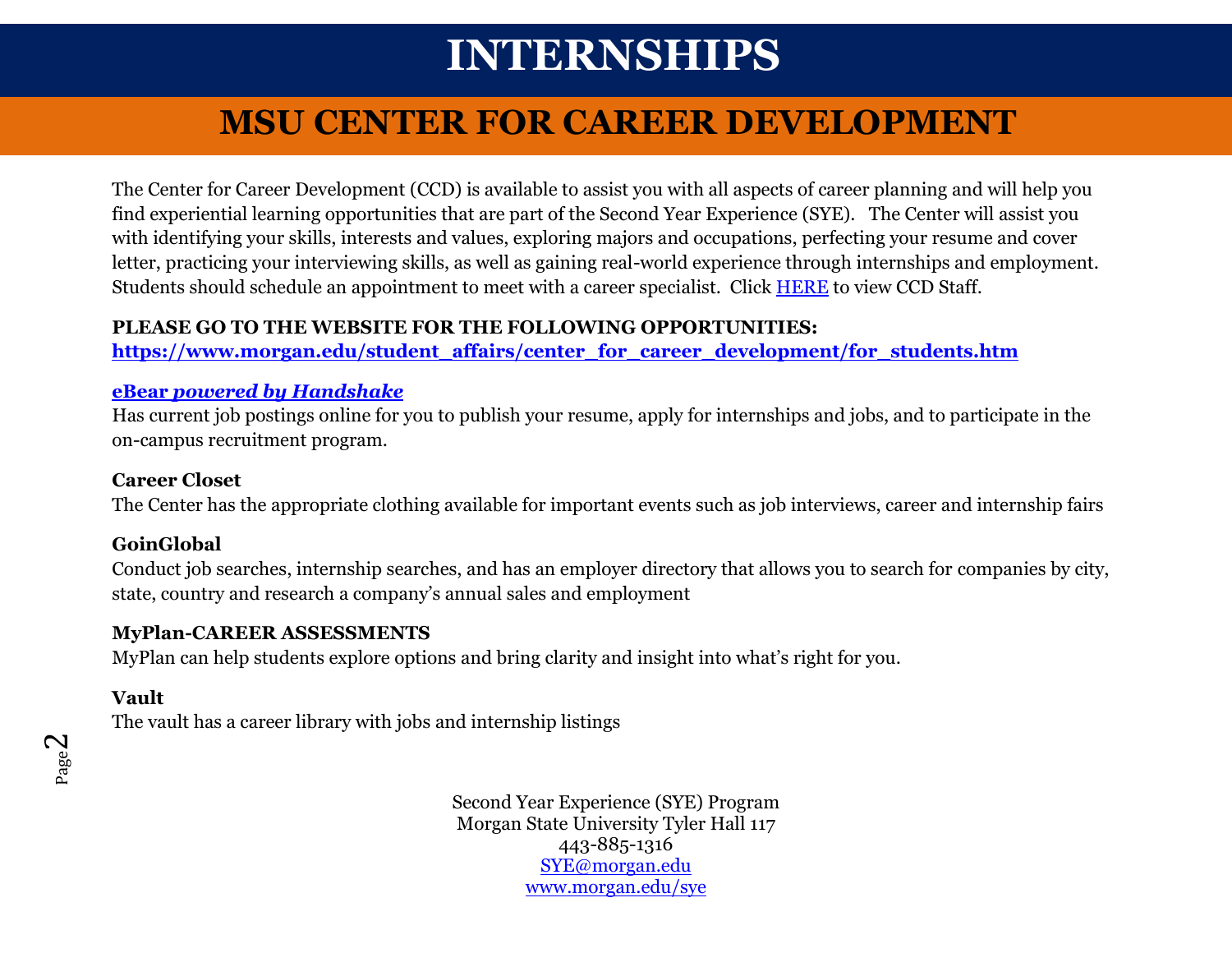## **RESEARCH**

### **ASCEND (A-STUDENT-CENTERED- ENTREPRENEURSHIP-DEVELOPMENT)**

**CONTACT:** Gilian Silver (443-885-3541) **EMAIL:** [ascend@morgan.edu](mailto:Ascend@morgan.edu)

**LOCATION:** Morgan State University, Portage Avenue Campus, Room 110

The goal of empower students to exchange ideas and find their own research topic and develop it so that you can be creative and take ownership of your research. Students have the opportunity to engage in the following aspects of the program, increase diversity in the biomedical research workforce and must have a minimum cumulative GPA of 2.7 (if below 2.7 students will need to go through and interview process).

### **Summer Research Initiative (SRI)**

- \* 8-week program from mid-May through July
- \* A stipend, part of which covers housing
- \* Must have 2.8 cumulative GPA, at least 20 credits, a US citizen or permanent resident
- \* Must be interested in a career in health-related research
- \* If selected as an Ascend scholar must commit to 2 years of mentoring, career development and research training

#### **Student Research Center (SRC)**

\* A research environment run by scholars where they can exchange research plans while surrounded by peers and nearpeer mentors

### **ASCEND Scholars**

\* Students undertake curriculum designed to increase mathematical skills and develop critical thinking and communication skills.

Page ო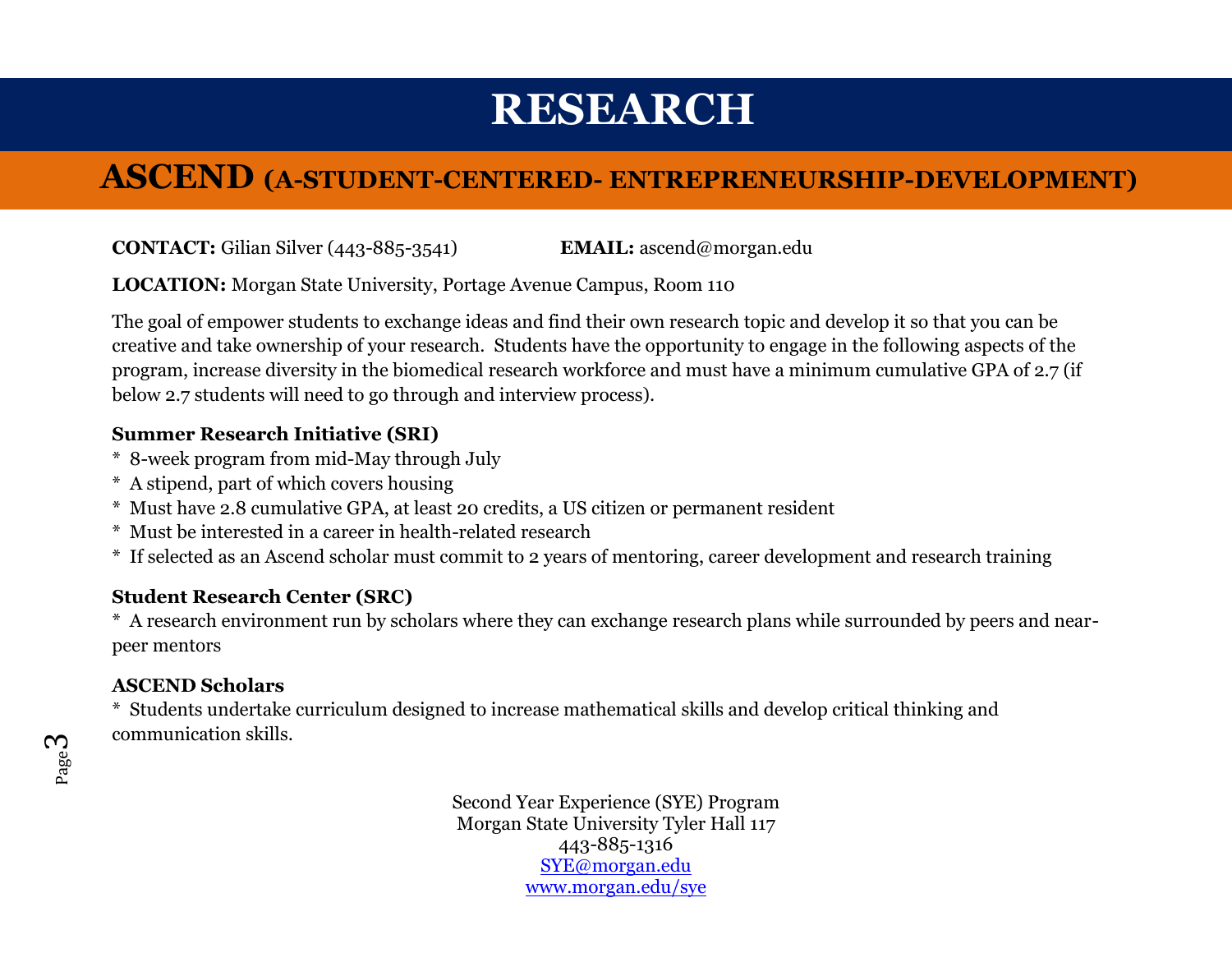\* Students selected to participate in the ASCEND program will be drawn from those who completed in the **SRI** ) program.

\* Students are required to have and maintain a minimum GPA of 3.0 on a 4.0 scale.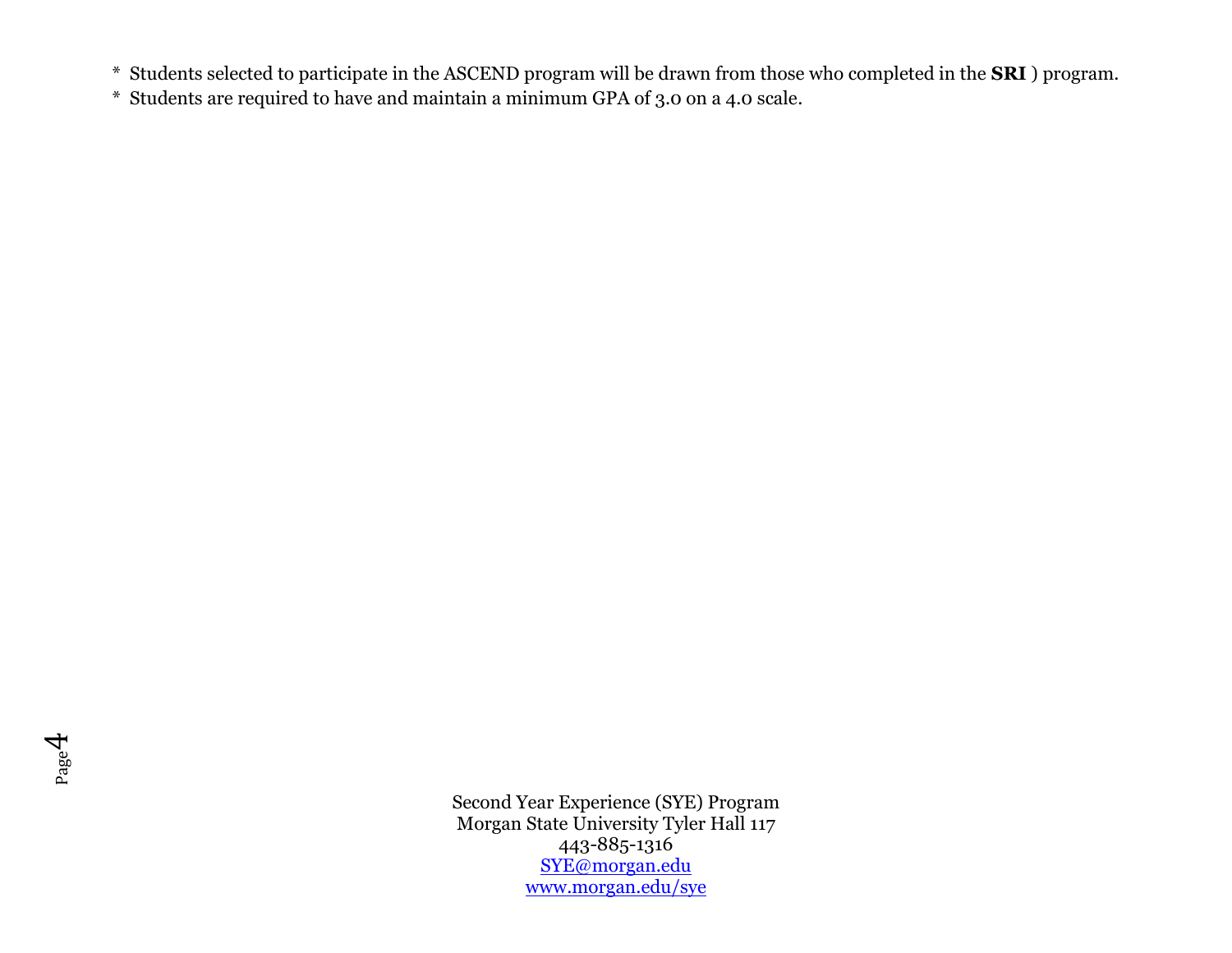## **RESEARCH**

### **EDUCATION RESEARCH**

**CONTACT:** Dr. Omari Jackson (Assistant Professor of Advanced Studies, Leadership and Policy)

**PHONE:** 443-885-5405 **EMAIL –** [Omari.Jackson@morgan.edu](mailto:Omari.Jackson@morgan.edu)

**LOCATION:** Banneker room 315 N, Morgan State University

Dr. Jackson is interested in working with students who are interested in learning educational research strategies. As a research assistant you will be working with Dr. Jackson on a qualitative research project that focuses on middle class blacks and their educational experiences in South Africa. You will learn how to conduct a literature review, how to read articles/books and highlight recurring themes. and transcribe tapes. This project is good for not only students who may be education majors but sociology majors as well. The time requirement and duration of your assistance is flexible.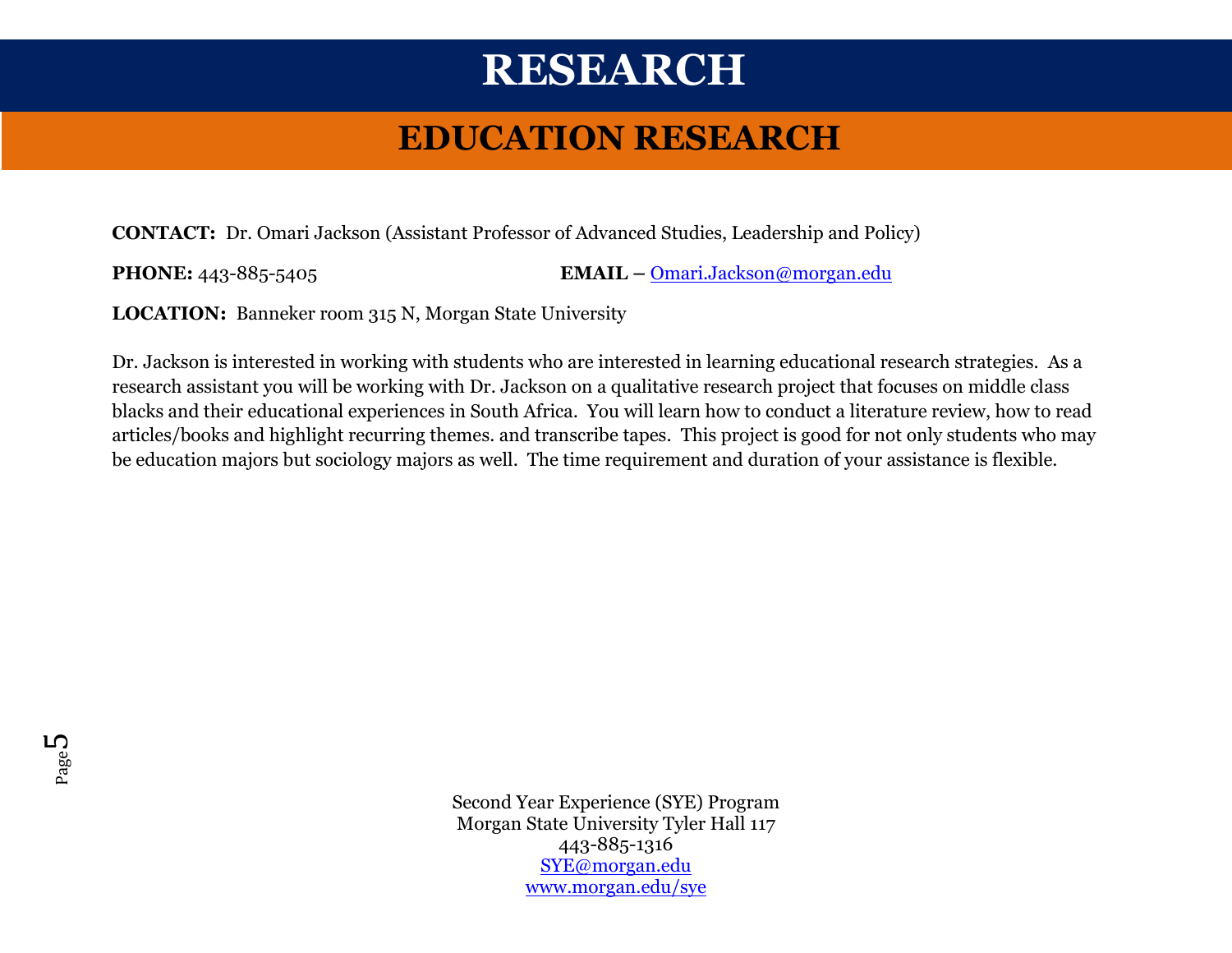## **STUDY ABROAD**

### **MSU STUDY ABROAD OFFICE**

**CONTACT:** Ms. Marisa A. Gray (443) 885-4714 or Ms. Nyjole Mindley (443) 885-4027

**LOCATION:** Morgan State University, Earl S. Richardson Library 212

Morgan State has established over 30 international partnerships with institutions in Brazil, China, Ghana, Tanzania, Botswana, Saudi Arabia, Mexico and the Caribbean. In addition, the Study Abroad Office has partnered with some of the best third party organizations to provide a wide range of opportunities for you to choose from to study abroad. The intent of the Study Abroad Office is to help you fulfill your goals by working with you to find a study/intern/volunteer abroad program that meets your needs and interests, as well as to provide you with information about the university's study abroad policies and procedures. Studying/ interning/ volunteering abroad, and more particularly the application process will require time and hard work on your part. You will need to acquaint and familiarize yourself with how study abroad works at MSU. You will need to identify and determine your goals, talk with your parents, guardians, professors, academic advisor, Career Center specialists and some of your peers who have ventured overseas about your plans and then see if you are up to the challenge.

**Some of the study abroad programs are listed on page 2.** However, there are many other opportunities listed that are affiliations and third party providers for you to consider.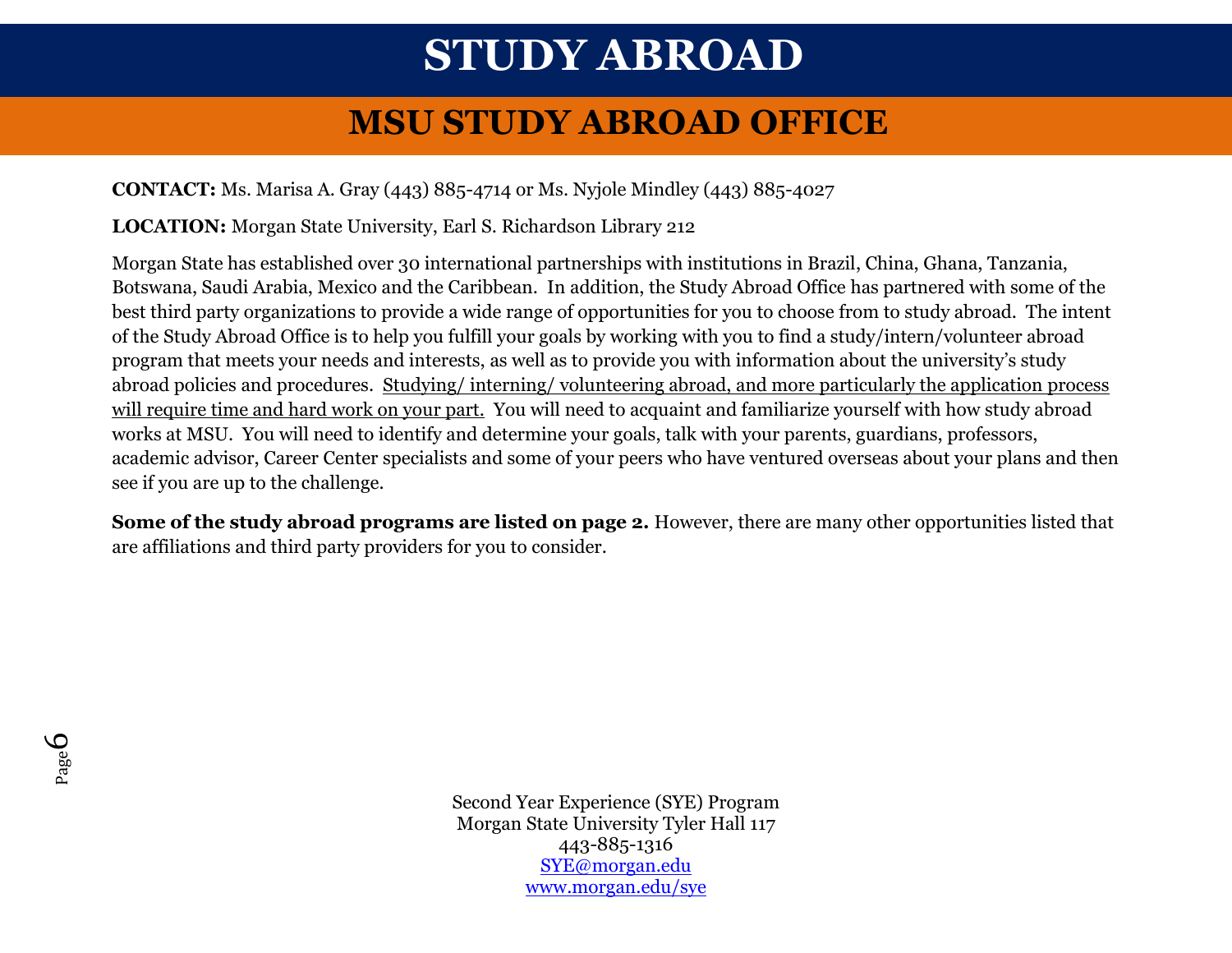| Program                                                                   | <b>Duties</b>                                                                                                                                                                   | Days/Times       | Location                                  | <b>Contact</b>                                                                                                                             |
|---------------------------------------------------------------------------|---------------------------------------------------------------------------------------------------------------------------------------------------------------------------------|------------------|-------------------------------------------|--------------------------------------------------------------------------------------------------------------------------------------------|
| Fulbright<br>Scholarship                                                  | Develop and increase<br>mutual understanding<br>between yourself and<br>other peoples and<br>cultures around the<br>world.                                                      | To be determined | <b>Tyler Hall Student</b><br>Services 204 | Oluwatosin Adegbola<br>oluwatosin.adegbola@morgan.edu<br>$(443)$ 885-5961                                                                  |
| Critical Language<br>Scholarship<br>Program<br>(Summer Language<br>Study) | Students spend eight<br>to ten weeks abroad<br>studying one of 14<br>critical languages                                                                                         | To be determined | Earl S. Richardson<br>Library 212         | Ms. Marisa A. Gray<br>marisa.gray@morgan.edu<br>$(443)$ 885-4714<br>Ms. Nyjole Mindley<br>nyjole.mindley@morgan.edu<br>$(443)885 - 4027$   |
| <b>Boren Awards</b>                                                       | Provides opportunities<br>for students to study<br>less commonly taught<br>languages in world<br>regions critical to US<br>interests and<br>underrepresented in<br>study abroad | To be determined | Earl S. Richardson<br>Library 212         | Ms. Marisa A. Gray<br>marisa.gray@morgan.edu<br>$(443)$ 885-4714<br>Ms. Nyjole Mindley<br>nyjole.mindley@morgan.edu<br>$(443)885 - 4027$   |
| Gilman<br>International<br>Scholarships                                   | Enables students to<br>study abroad<br>internationalizing<br>their outlook and<br>better preparing<br>them to thrive in the<br>global economy                                   | To be determined | Earl S. Richardson<br>Library 212         | Ms. Marisa A. Gray<br>marisa.gray@morgan.edu<br>$(443) 885 - 4714$<br>Ms. Nyjole Mindley<br>nyjole.mindley@morgan.edu<br>$(443)885 - 4027$ |

Second Year Experience (SYE) Program Morgan State University Tyler Hall 117 443-885-1316 [SYE@morgan.edu](mailto:SYE@morgan.edu) [www.morgan.edu/sye](http://www.morgan.edu/sye)

Page  $\overline{\phantom{0}}$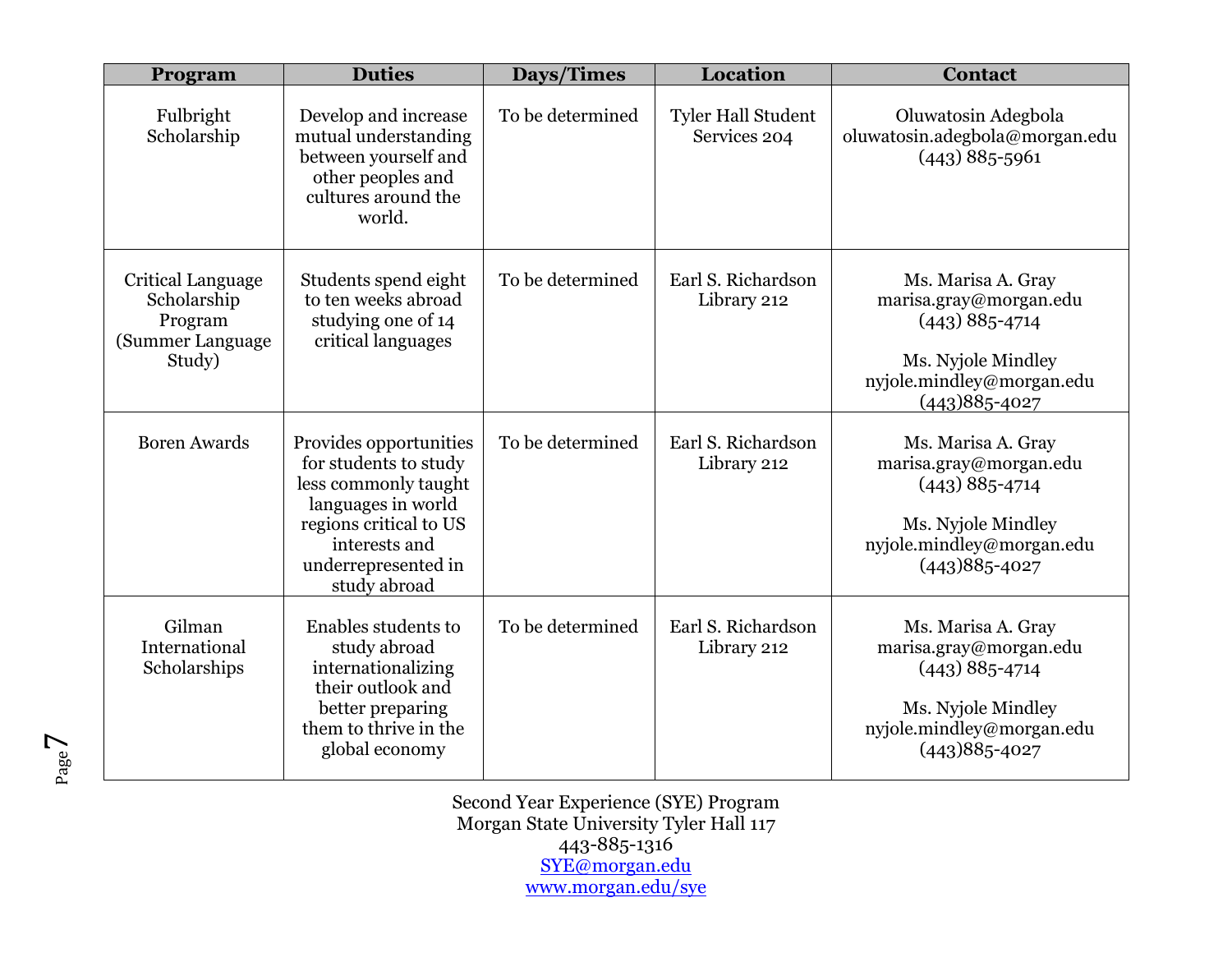#### **AFFILIATIONS AND THIRD PARTY PROVIDERS**

- CET Academic Programs
- Knowledge Exchange Institute
- CAPA Global Education Network
- Council on International Education Exchange
- Study Abroad 4711
- CIS abroad
- School for International Training
- Academic Programs International
- International Education of Students
- AIFS Study Abroad

#### **WHERE DO I START?**

#### **General Guidance**

**Step 1:** Discuss with your parents or guardians and then inform your Academic Advisor and Department about the fact that you are contemplating studying/interning abroad

**Step 2**: Visit the Study Abroad Office located in Earl S. Richardson Library 212

**Step 3:** Explore your options for when and where to study/intern abroad with your study abroad advisor

- **Step 4:** Choose from programs administered by Morgan State
- **Step 5:** Make an informed decision about studying/interning abroad
- **Step 6:** Apply for a passport
- **Step 7:** Plan your courses both at Morgan and abroad (if applicable)
- **Step 8:** Be sure to familiarize yourself with the application process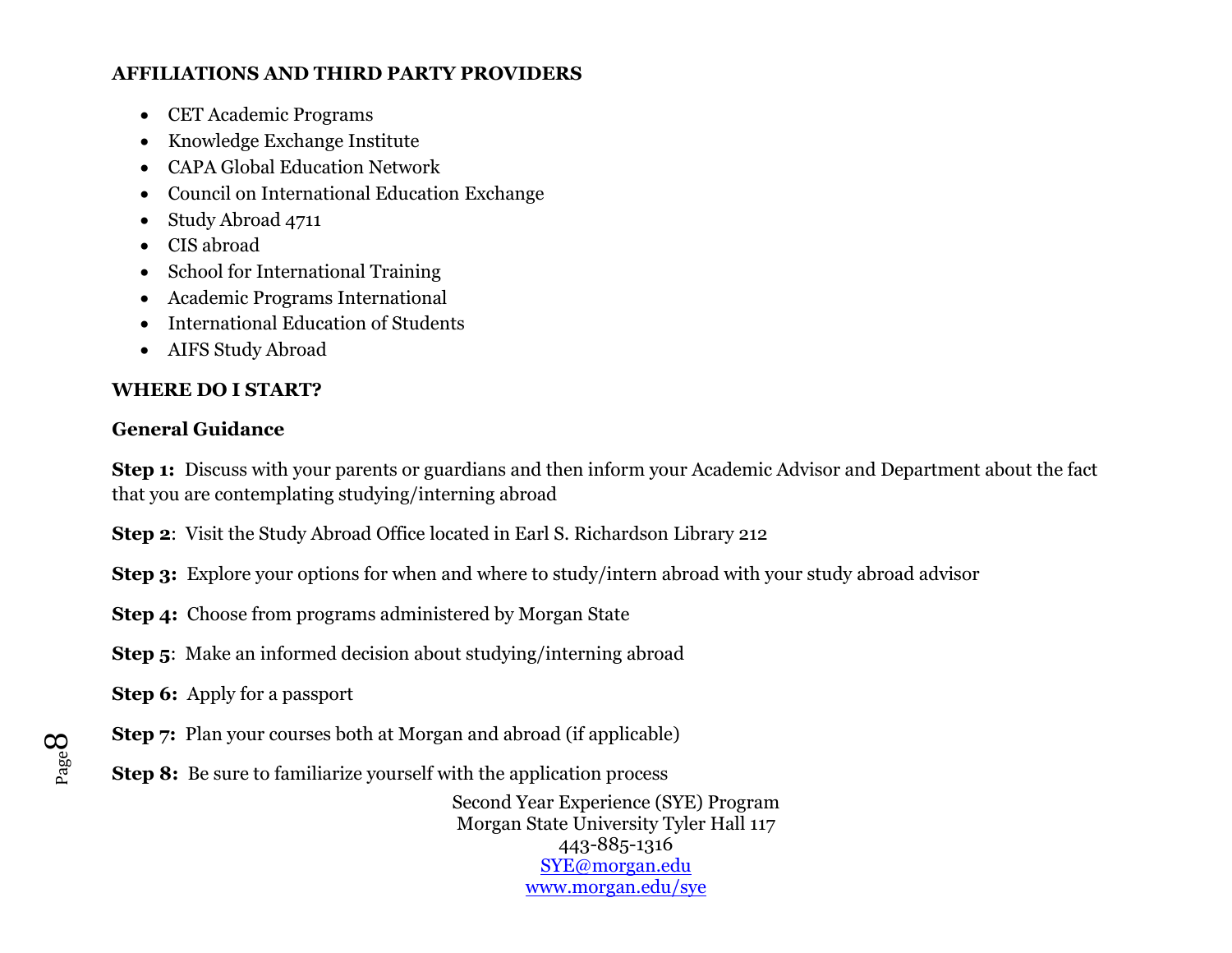**Step 9:** Submit your application by the deadline

**Step 10:** Identify funding sources for you program

**\*Many study/intern abroad program are competitive and some have language prerequisites/requirements. Please review your options early and plan your academic program accordingly.**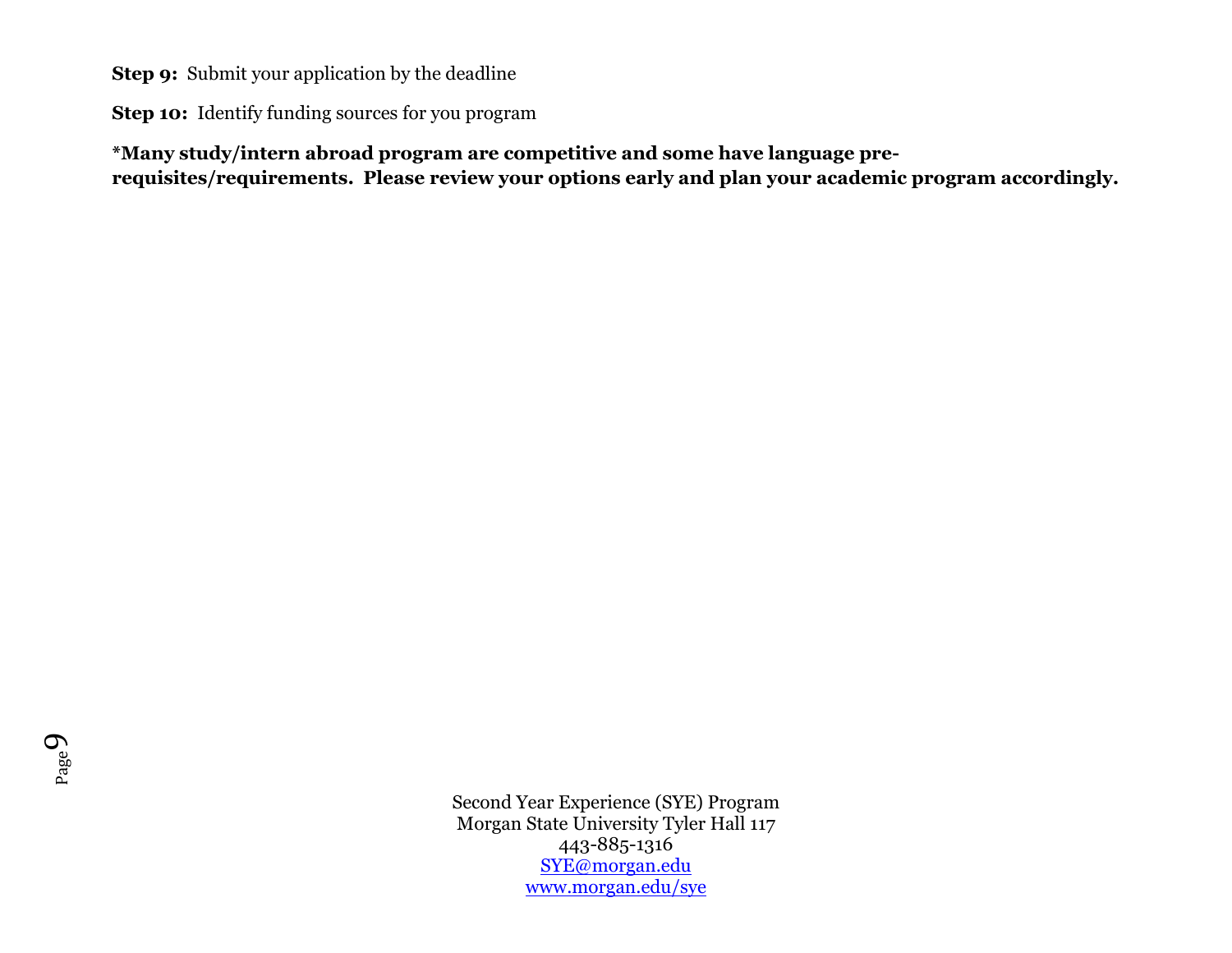### **MID-ATLANTIC CAMPUS COMPACT OPPORTUNITIES**

### $\bf{Idealist.org}$   $(\underline{\bf https://www.idealist.org})$

Idealist connects millions of idealists—people who want to do good with opportunities for action and collaboration all over the world.

### **Volunteer Match [\(https://www.volunteermatch.org\)](https://www.volunteermatch.org/)**

Volunteer Match matches inspired people with inspiring causes and is the largest network in the non-profit world. There are over 30 categories from which to select volunteer opportunities such as:

**Advocacy and Human Rights Animals Arts and Culture Children and Youth Community Computers and Technology Education and Library Health and Medicine Senior Citizens**

#### **Serve.gov [\(https://www.serve.gov\)](https://www.serve.gov/)**

Serve.gov is a comprehensive clearinghouse of volunteer opportunities. Americans who are interested in volunteering can use this tool to locate opportunities.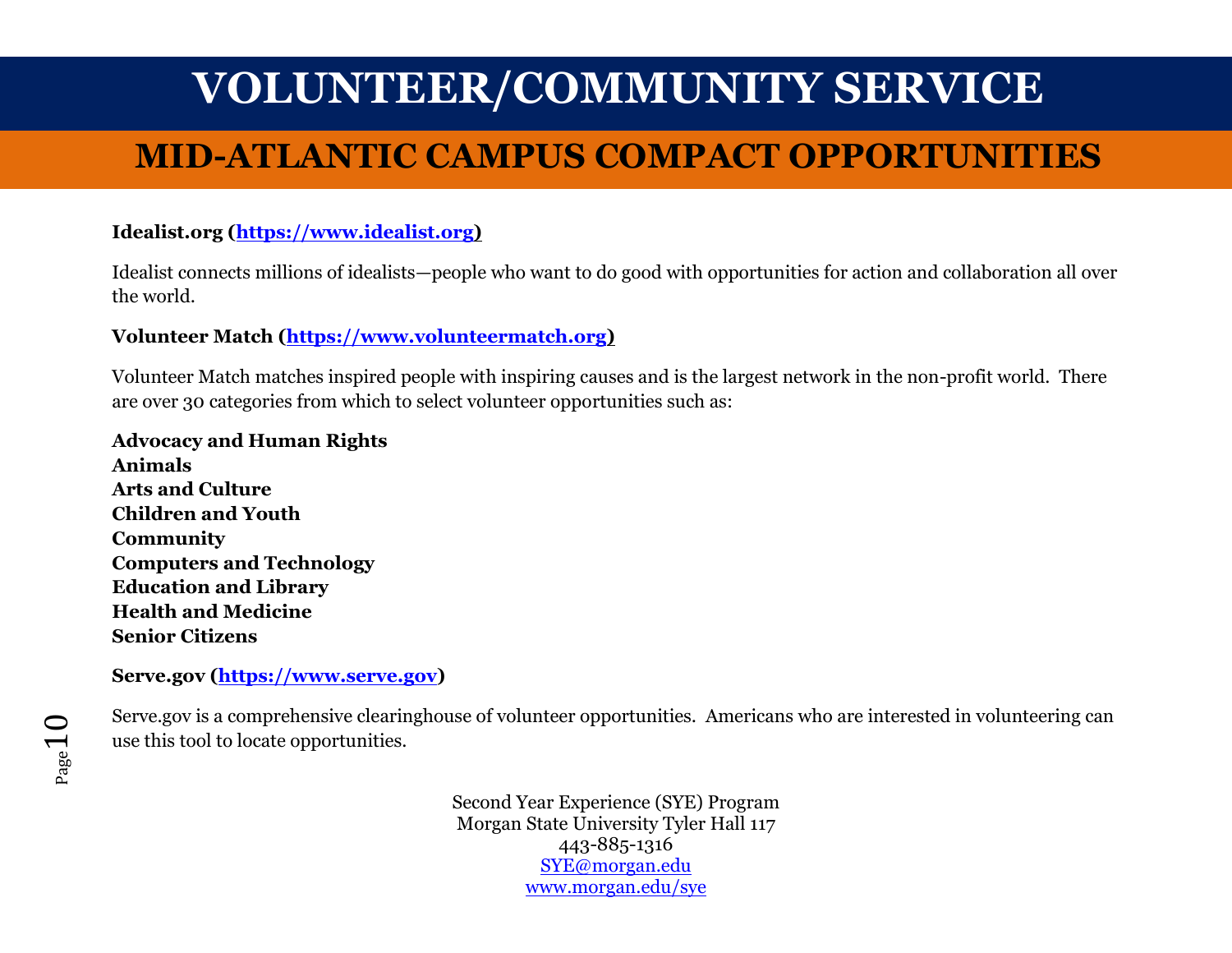### **MSU COMMUNITY SERVICE OFFICE**

**CONTACT:** Dr. Annette Woodroffe (443-885-2217)

LOCATION: Jenkins 331

Students participating in Community Service experiential learning opportunities as tutors and mentors must have at least a 2.4 GPA. Students interested in being a Community Service Coordinator should apply through the Work Study Office. Coordinators are responsible for recruiting, providing information sessions, interviewing applicants and training volunteers.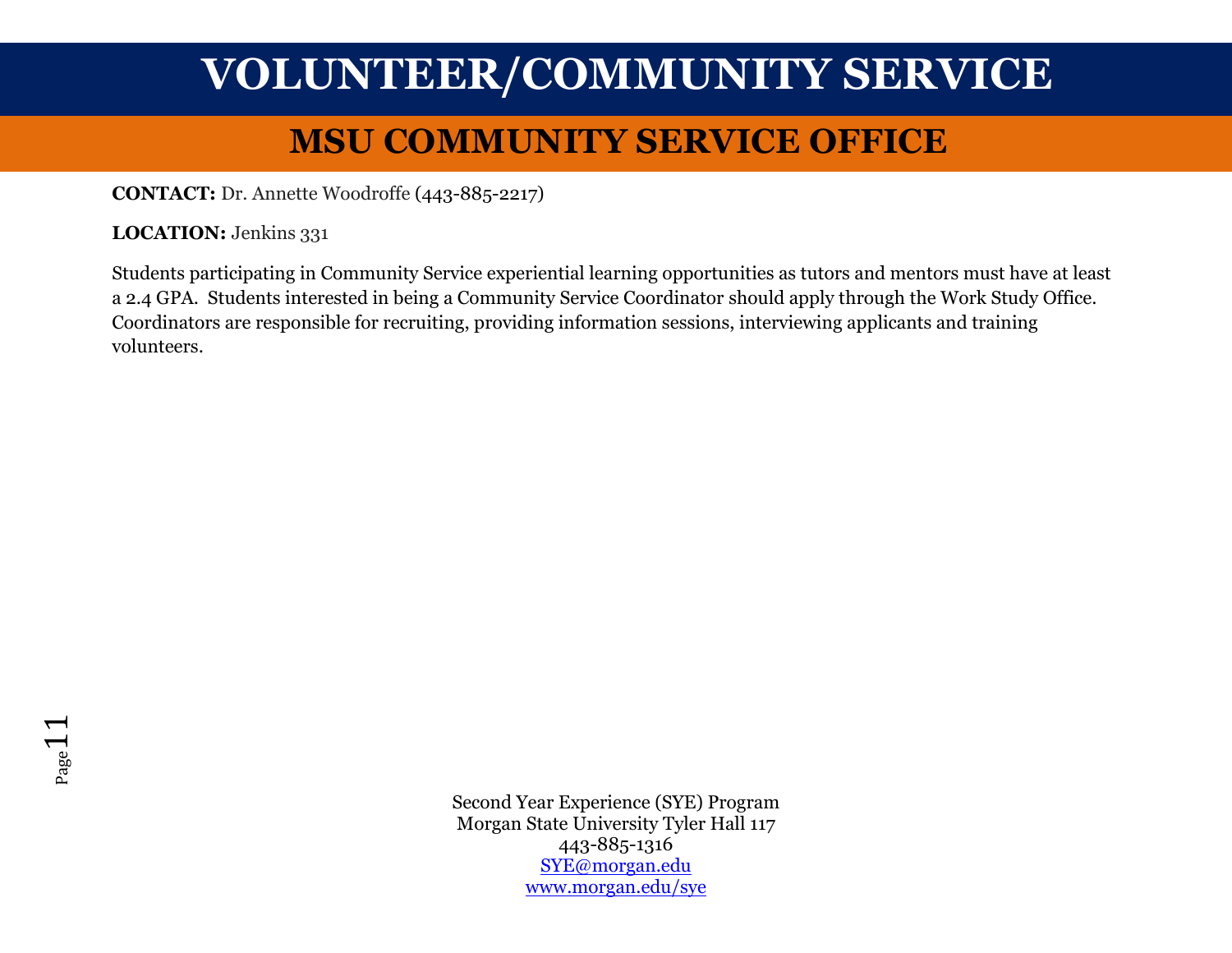### **REFUGEE YOUTH PROJECT (RYP)**

### **CONTACT:** Brittany DeNovellis (410-558-3258) **EMAIL:** [volunteer@refugeeyouthproject.org](mailto:volunteer@refugeeyouthproject.org)

The Refugee Youth Project is a program of Baltimore City Community College. Each year they run high quality after school, summer school, and mentoring programs for early 300 students from 17 countries. Their mission is to create a safe environment for refugee youth to improve their literacy skills, enhance their knowledge of American culture, engage in extracurricular activities, and grow to be confident, caring individuals.

Moravia Park Elementary School is currently RYP's largest program site with over 80 kindergarten to fifth grade students staying after school twice each week to receive snacks, homework help, extra English lessons, and community arts integration. The RYP after school program at Patterson High School assists high school students with homework assignments, school projects, basic skills, and practice using the English language.

### **Qualifications:**

- \* Reliable, open-minded, flexible, proactive, and patient
- \* Willing to learn about resettlement and refugee issues
- \* Willing to learn about cross-cultural communication and ethnic backgrounds of clients
- \* Commitment to working with youth
- \* Ability to communicate clearly and effectively in English
- \* Ability to speak Arabic, Tigrinya, Kinyarwanda, Nepali, or Swahili is a BONUS

### **Requirements:**

- **\*** Must submit a volunteer application form to RYP and complete Moravia's Volunteer Application and Agreement Forms
- \* Must be fingerprinted through Baltimore City Public Schools (free)
- \* Must attend an orientation
- \* Must commit to volunteering 2 hours each week for at least one semester.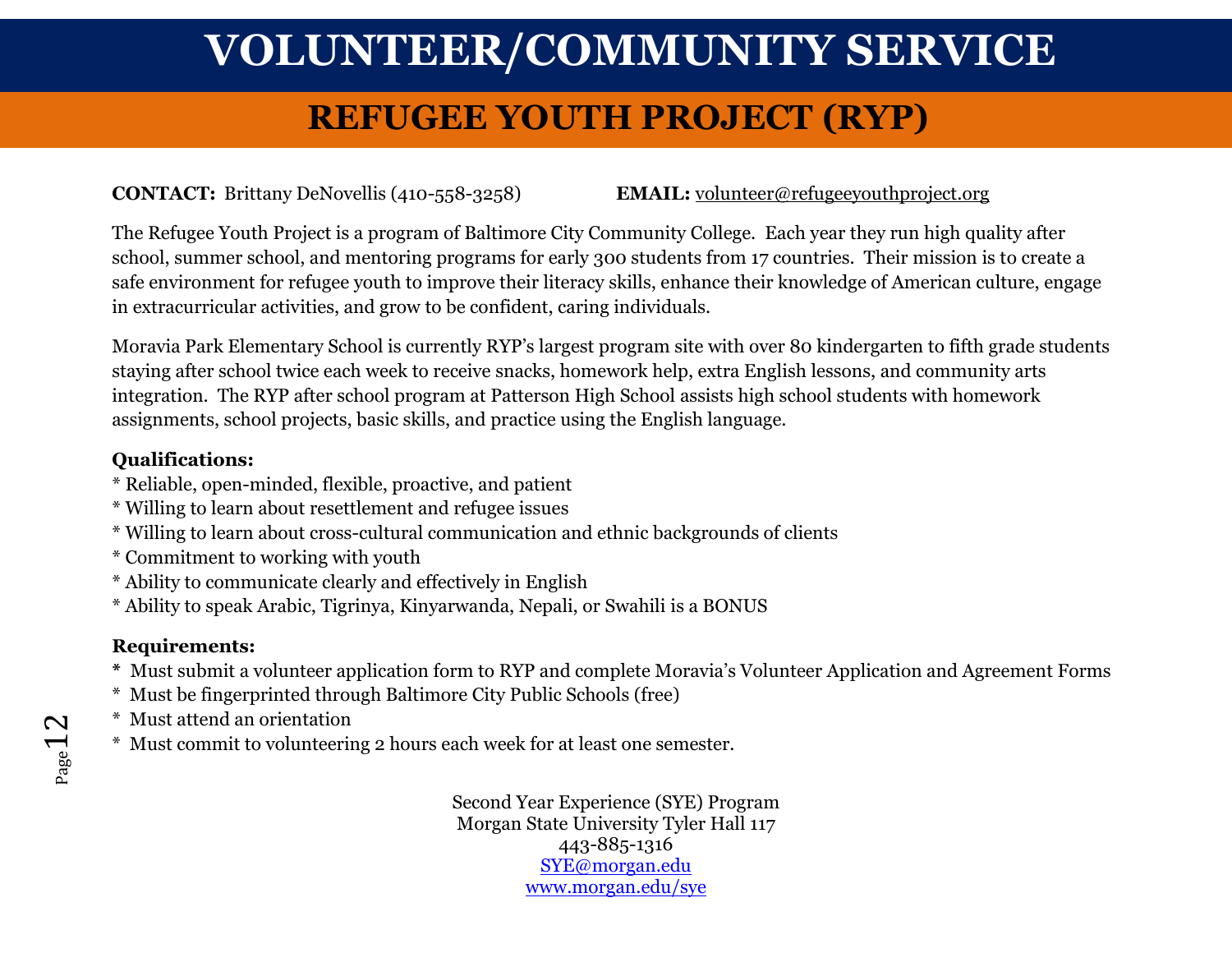### **UPWARD BOUND**

#### **CONTACT:** Connie McDonald or Inga Williams (443) 885-3448

#### **LOCATION:** Mc Keldin 114

The mission of the MSU Upward Bound Program is to provide first generation, low income high school students with access to post-secondary education as full participants. Upward Bound seeks to increase rates at which participants complete secondary education, enroll in and graduate from institutions of post-secondary education. The MSU Upward Bound is designed to enhance the academic and personal skills of students.

| Program          | <b>Duties</b>                      | Days/Times                                   | Location      | <b>Contact</b> |
|------------------|------------------------------------|----------------------------------------------|---------------|----------------|
| Tutoring and/or  | Provide tutoring to high           | Saturdays $8:3$ oam $-1:0$ opm               | Mc Keldin 114 | 443-885-3448   |
| <b>Mentoring</b> | school students in grades          | Wednesdays $3:00 \text{pm} - 5:00 \text{pm}$ |               |                |
|                  | $\frac{1}{2}$ 9-12 (math, English, |                                              |               |                |
|                  | science)                           |                                              |               |                |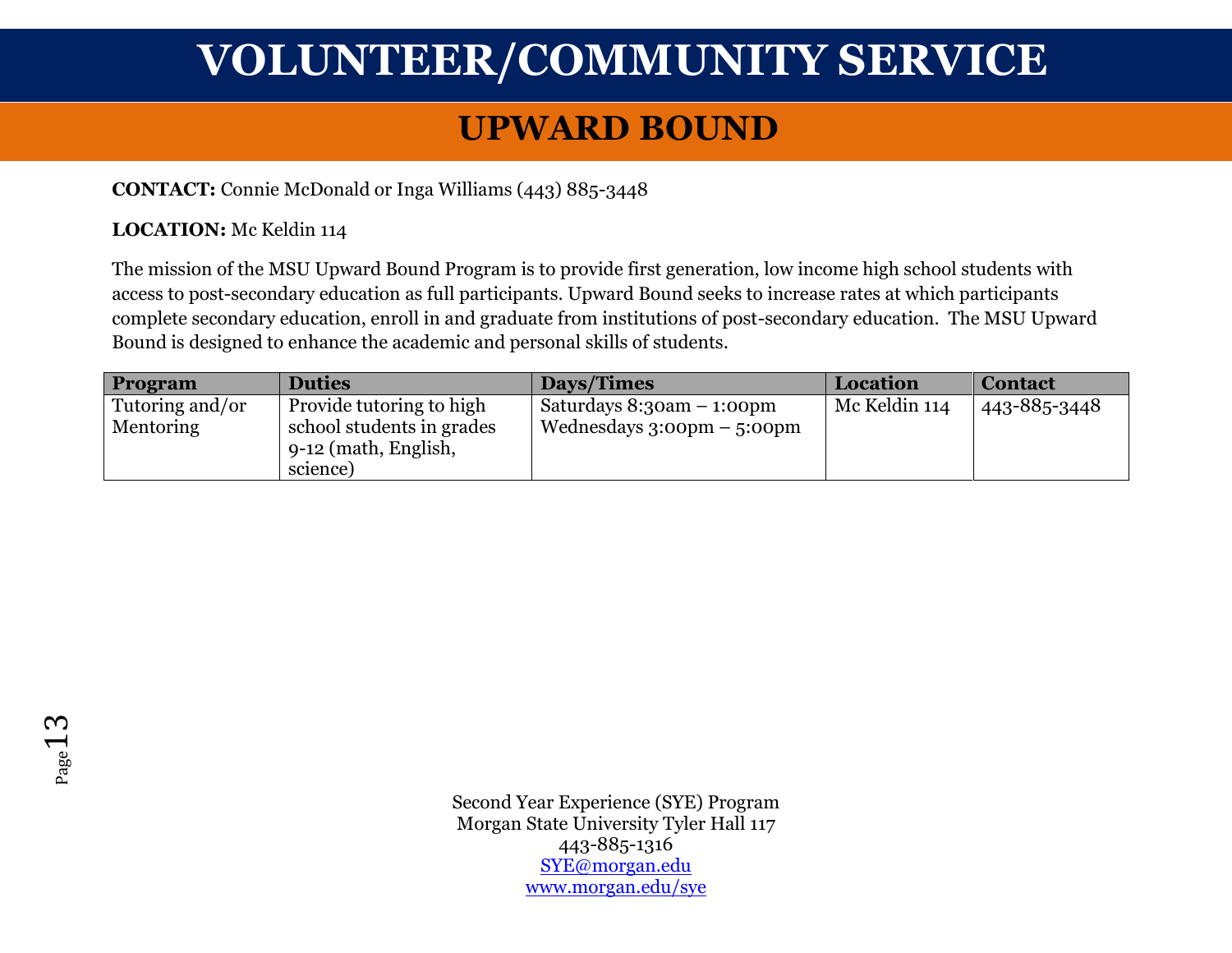### **THREAD ORGANIZATION**

**CONTACT:** Nikhil Gupta - Managing Director

**EMAIL:** [Nikhil.Gupta@thread.org](mailto:Nikhil.Gupta@thread.org)

**PHONE:** 443-821-2411

The **purpose** of the Thread Organization is to build healthy, positive relationships between small groups of people (3 to 5 folks  $+$  1 Baltimore high school student = "thread family", in order for each individual in the family to feel cared for, connected, and comforted as they grow along their own life's journey, with the shared focus of supporting their young Baltimorean high school student towards success in the process.

The **duties** of the volunteers are to share at **least one touchpoint** per week among their thread family members, as well as their Baltimorean high school student. A **touchpoint is defined as any interaction or communication between family members, including phone calls, text messaging, tutoring, emailing, hanging out, etc.** When a touchpoint is logged in our easy-to-use "touchpoint app", it is counted for the week.

The **time required** is for one touchpoint per week to occur. For some this could be a day of hanging out on Saturday; for others this could be studying together via video chat; and they again for others this could be a fun, friendly, uplifting chat over the phone. As long as the **touchpoint happens and is logged,** the family member (volunteer) is fulfilling his/her position of being a part of the thread COMMUNITY.

 $P_{\text{age}}14$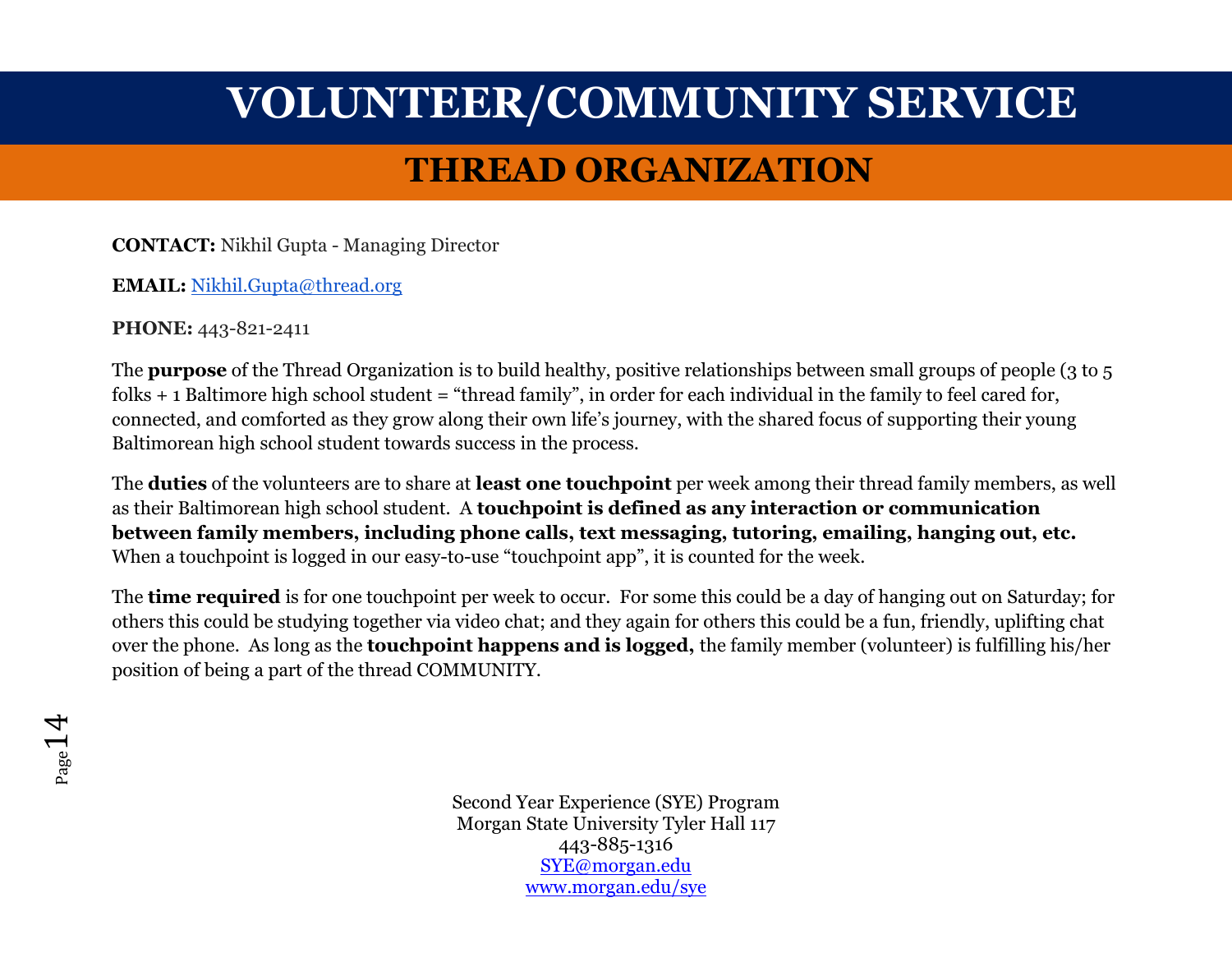### **WALTERS ART MUSEUM**

**CONTACT:** VisitorServices@thewalters.org

The Visitor Services Department at the Walters Art Museum is recruiting new volunteers to be part of their team that welcomes all visitors to enjoy, discover, and learn. Visitor Services Volunteers greet, orient, and inform museum attendees, while providing recommendations for a personalized and unique experience. The volunteers also assists staff with visitor research and evaluation to learn more about our audiences and how best to serve them. Volunteers are ambassadors for the Walters in their communities, encouraging friends, family, and acquaintances to take advantage of the FREE access to the cultural treasures in our collection.

#### **If you enjoy…**

- interacting with diverse audiences...
- learning about art, the Baltimore and Mount Vernon communities, and museum work…
- sharing your knowledge...

#### **If you have…**

- some customer service experience...
- strong interpersonal and communication skills…
- an interest in art, history, and people...

#### **If you are able to…**

- commit to at least two four-hour shifts a month, Wednesday through Sunday…
- attend quarterly meetings, trainings, and enrichment opportunities…
- handle frequent walking, extended periods of standing, bending, and lifting….

... then **complete the form below and then click the SUBMIT button at the bottom of this page**. You may email your resume to VisitorServices@thewalters.org. When your enrollment has been processed, you'll be contacted by a member of the Visitor Services Staff to set up an interview.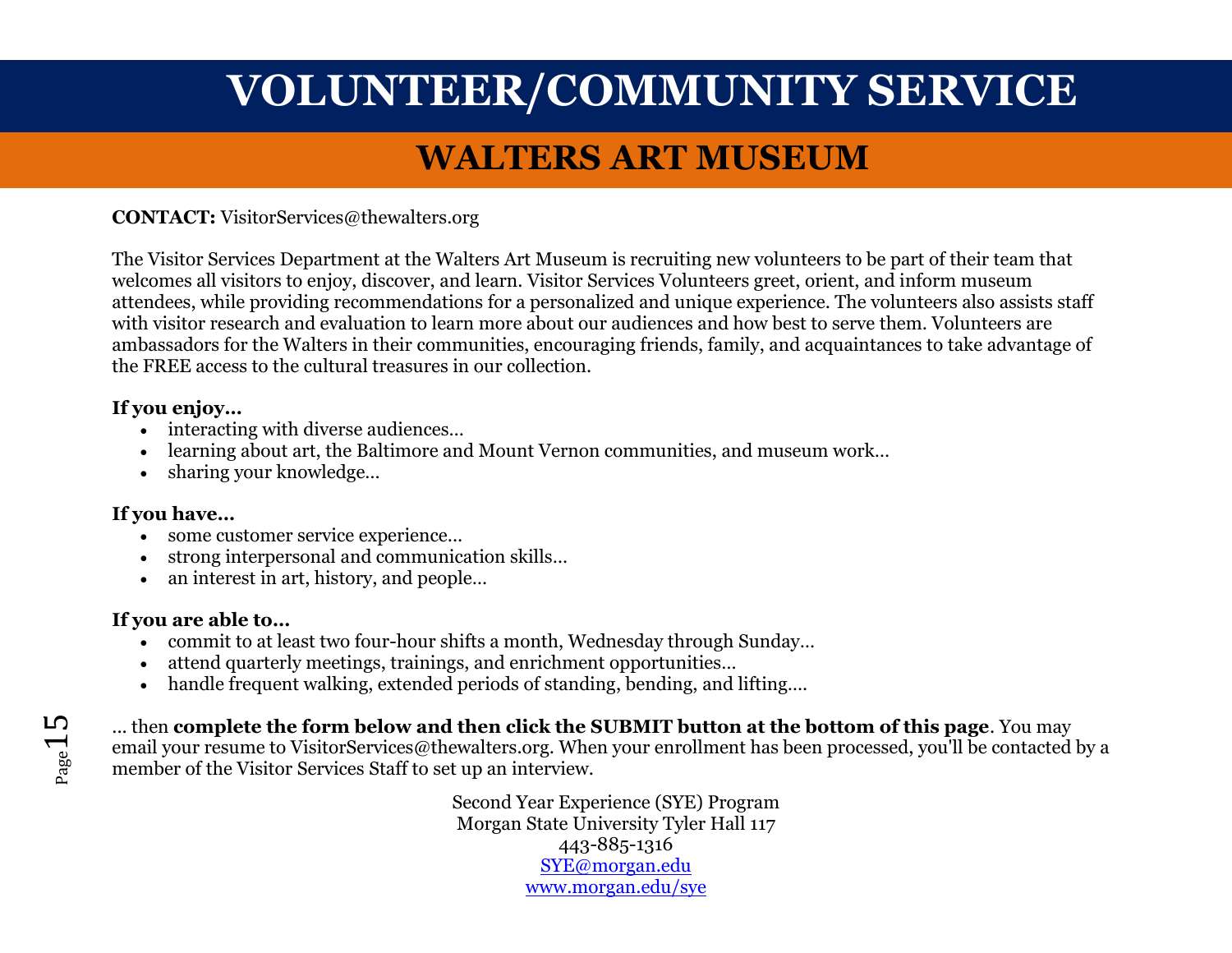The next training will begin on **Saturday, September 15th.**

Sign up online here: [https://thewalters.org/support/volunteers/volunteer-application/](https://urldefense.proofpoint.com/v2/url?u=https-3A__thewalters.org_support_volunteers_volunteer-2Dapplication_&d=DwMFAg&c=0CCt47_3RbNABITTvFzZbA&r=Kh6oQc7ktwI51VoCQq5UdfDp4n92QKZIDvkWYcK-CaE&m=FXEd6CE-LLLaUbdlzawc9y66HGsYZcvYogEyZDQ9c9Y&s=UPZJ2BJ9WWS3U-EV2-FQeNawEG--EMySucWWrmyiUGg&e=)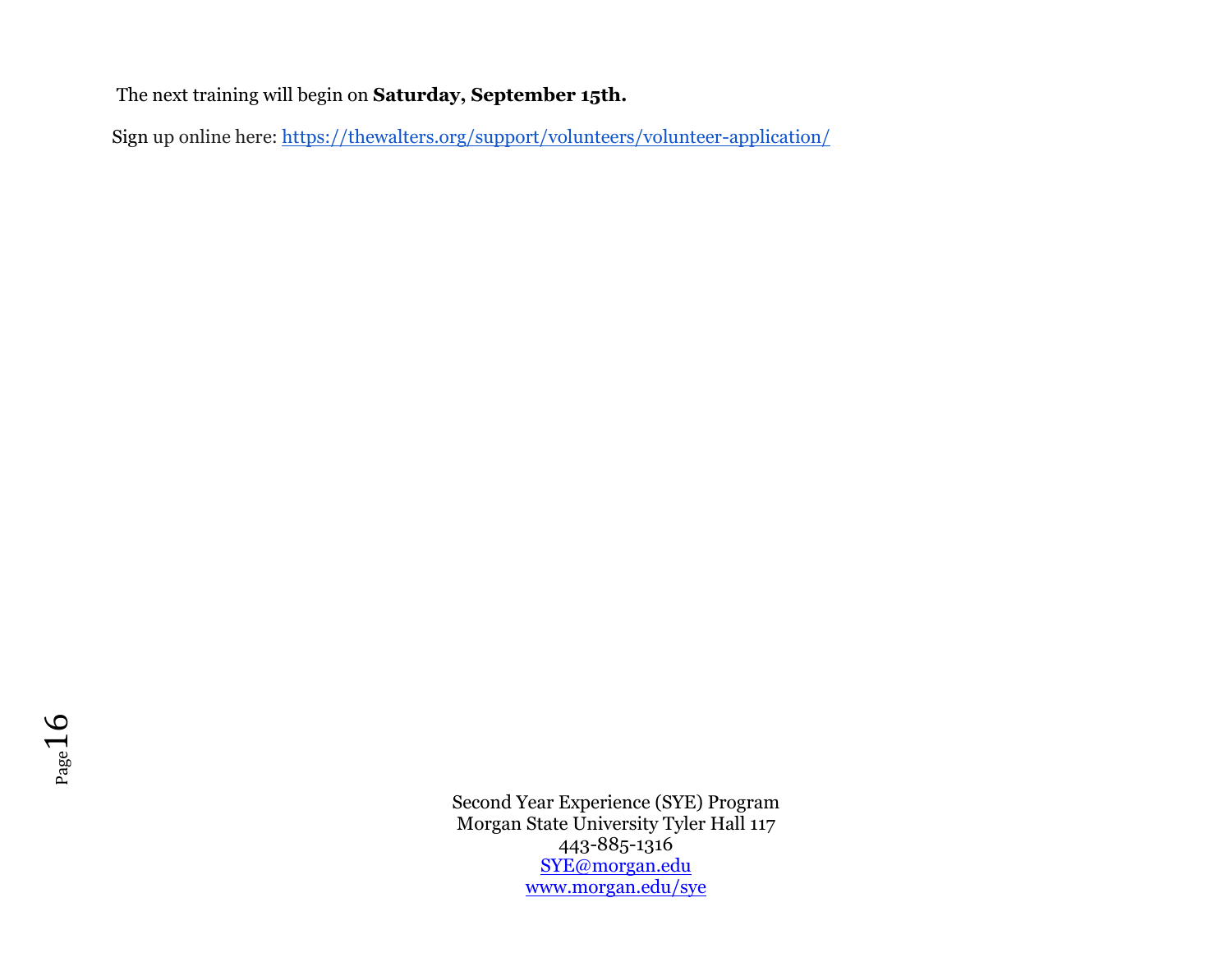### **NATIONAL AQUARIUM**

**CONTACT:** Ms. Symone Johnson (410-659-9234) **EMAIL:** [syjohnson@aqua.org](mailto:syjohnson@aqua.org)

**LOCATION:** 501 E. Pratt Street, Baltimore

Morgan State University SYE students will be instructors in the Living Laboratory: What Lives in the Harbor program for middle school students in Baltimore City Public Schools. SYE students will introduce middle school students to the watershed, the Chesapeake Bay, water quality, and how organisms are affected by different parameters. In the pre-lesson, middle school students make species cards using fact sheets with information about water quality that is specific to that organism. During the field investigation, students take samples from the harbor and test for pH, salinity, dissolved oxygen, temperature, and turbidity. All data is recorded by the middle school students. Using their data and the species cards, they determine which organisms would be able to survive in the Harbor. To test their hypotheses, the students pull up a biological habitat cage where they sort through the contents and identify which species they find are/are not on their species cards. The group discusses why they did or did not find certain organisms here based on their data collection. At the end of the visit, the middle school students assess the Healthy Harbor Initiative oyster cages, counting the live spat. The oysters are grown in the Baltimore Harbor and then transferred to a restoration site in the Patapsco River. When the students return to school, they can access their data and others' in the program. Participating middle school students are asked to do an action project where they share how their actions impact the Bay and what they can do to change the status of the Bay.

 $_{\rm Page}1$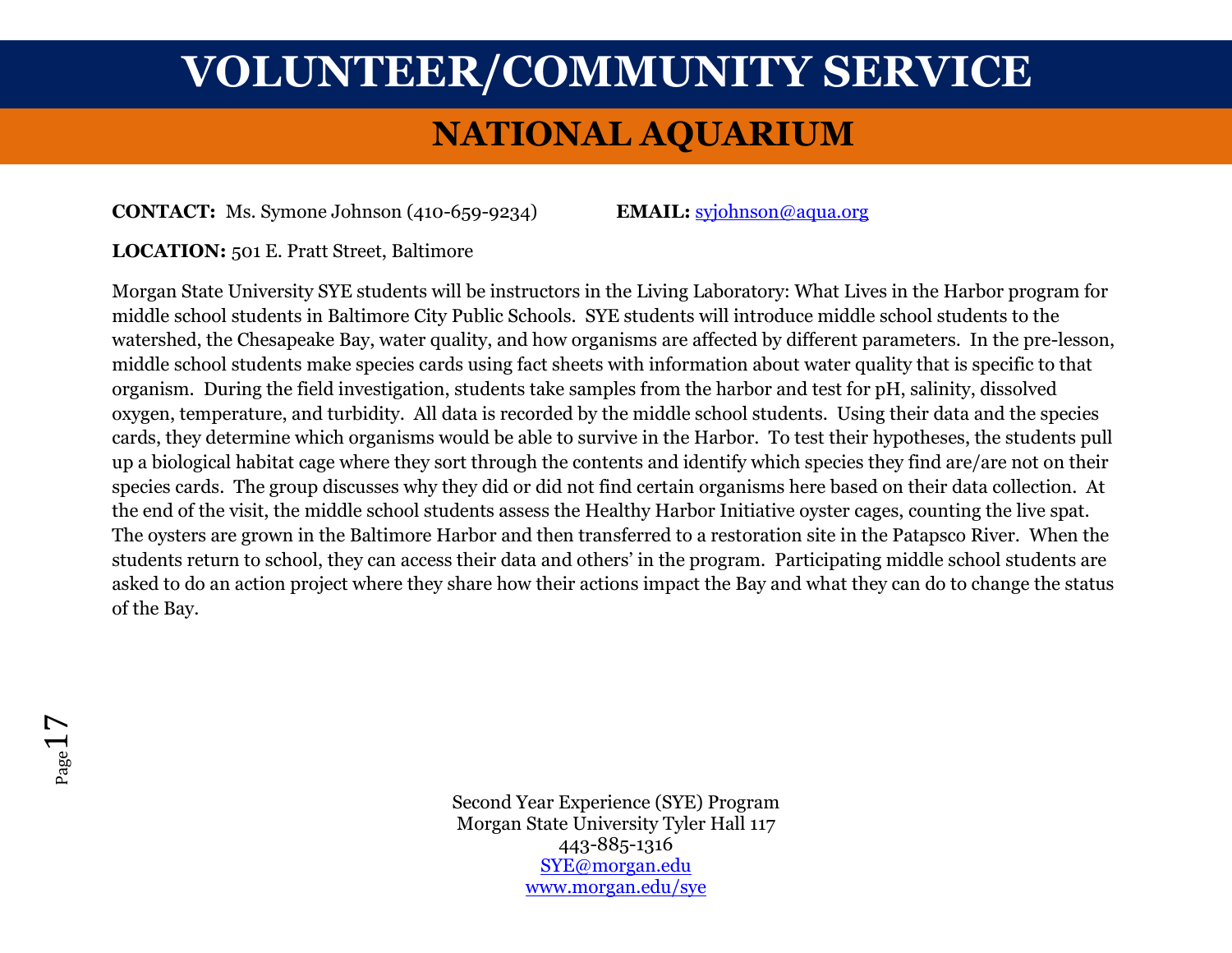### **MERCY HOSPITAL**

**CONTACT:** Erica Wienholt (Volunteer Coordinator) – (410) 332-9227 **EMAIL:** [ewienhol@mdmercy.com](mailto:ewienhol@mdmercy.com)

**LOCATION:** 301 St. Paul Place, Baltimore, MD

Opportunities for students who are **seriously committed** to exploring/working in the health care field. Students will be interviewed and may be selected based on interest and availability of the area of interest. Students must commit for a **6-month and a minimum of 3 hours per week**. If selected, volunteers are treated as employees of the hospital and will be required to participate in an Orientation as well as an OSHA (Occupational and Safety Health Act) training and assessment.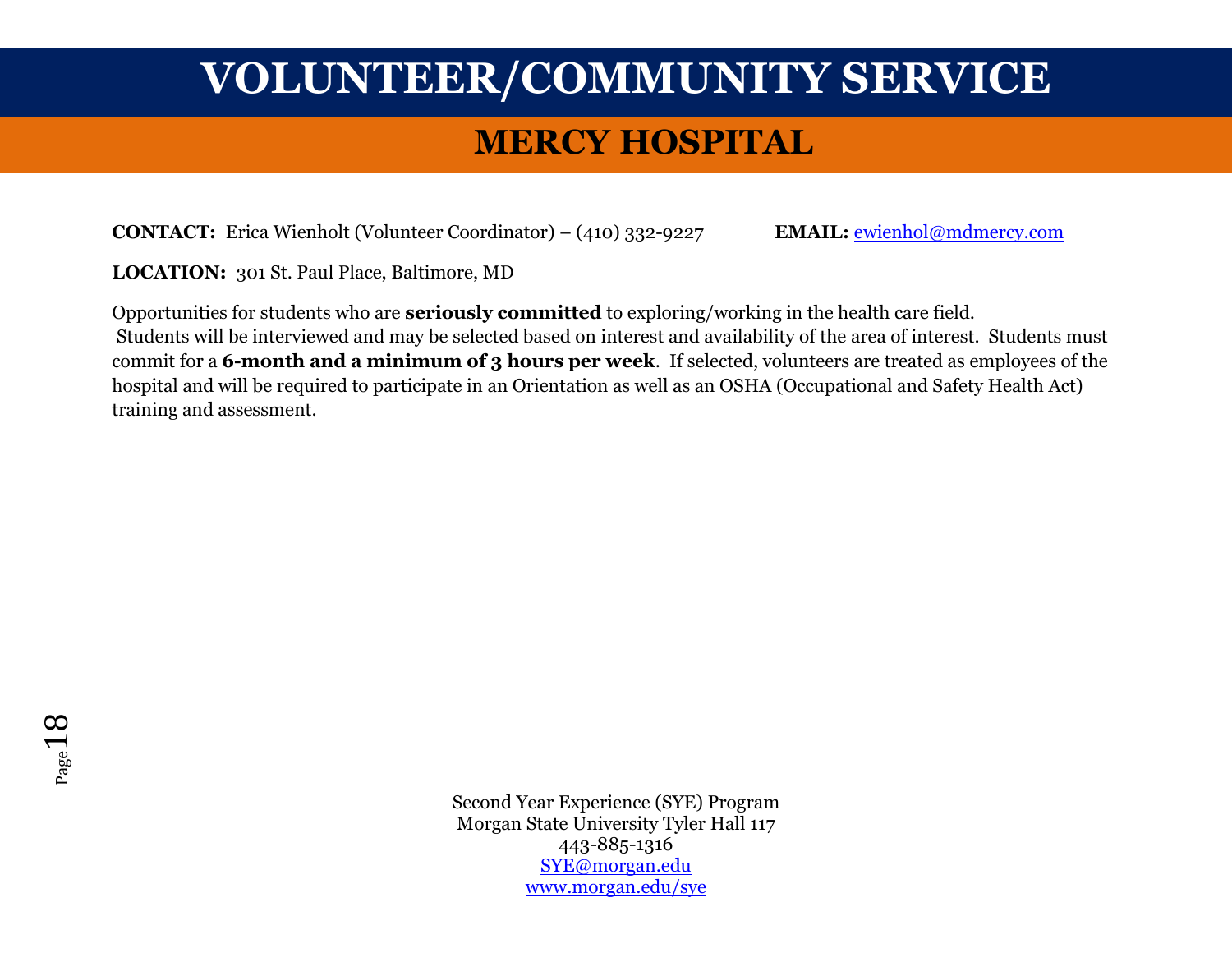### **REGINALD F. LEWIS MUSEUM**

**CONTACT:** Joy Hall (Volunteer Coordinator) – 443-263-1852 **EMAIL:** [Joy.Hall@lewismuseum.org](mailto:Joy.Hall@lewismuseum.org)

**LOCATION:** 830 Pratt Street, Baltimore, MD

The Reginald F. Lewis Museum's mission is to be a premier experience and best resource for information and inspiration about the live of African American Marylanders. The Museum is looking for volunteers and docents to engage in conversation with visitors. Participating volunteers must be available one to two Saturdays a month, one day per week or on weekends. Docent training will occur one day a week for 8 weeks. The dress for this opportunity is "business casual". Volunteers will greet tourists, help with crafts and/or story time for children, assist with a Book Fair, MLK Day and/or Kwanzaa Celebrations. Docents will gain knowledge of the museum content and implement tour techniques for student and adult visitors.

Students interested in volunteering for the Museum must apply, be interviewed and will receive training with a handbook included.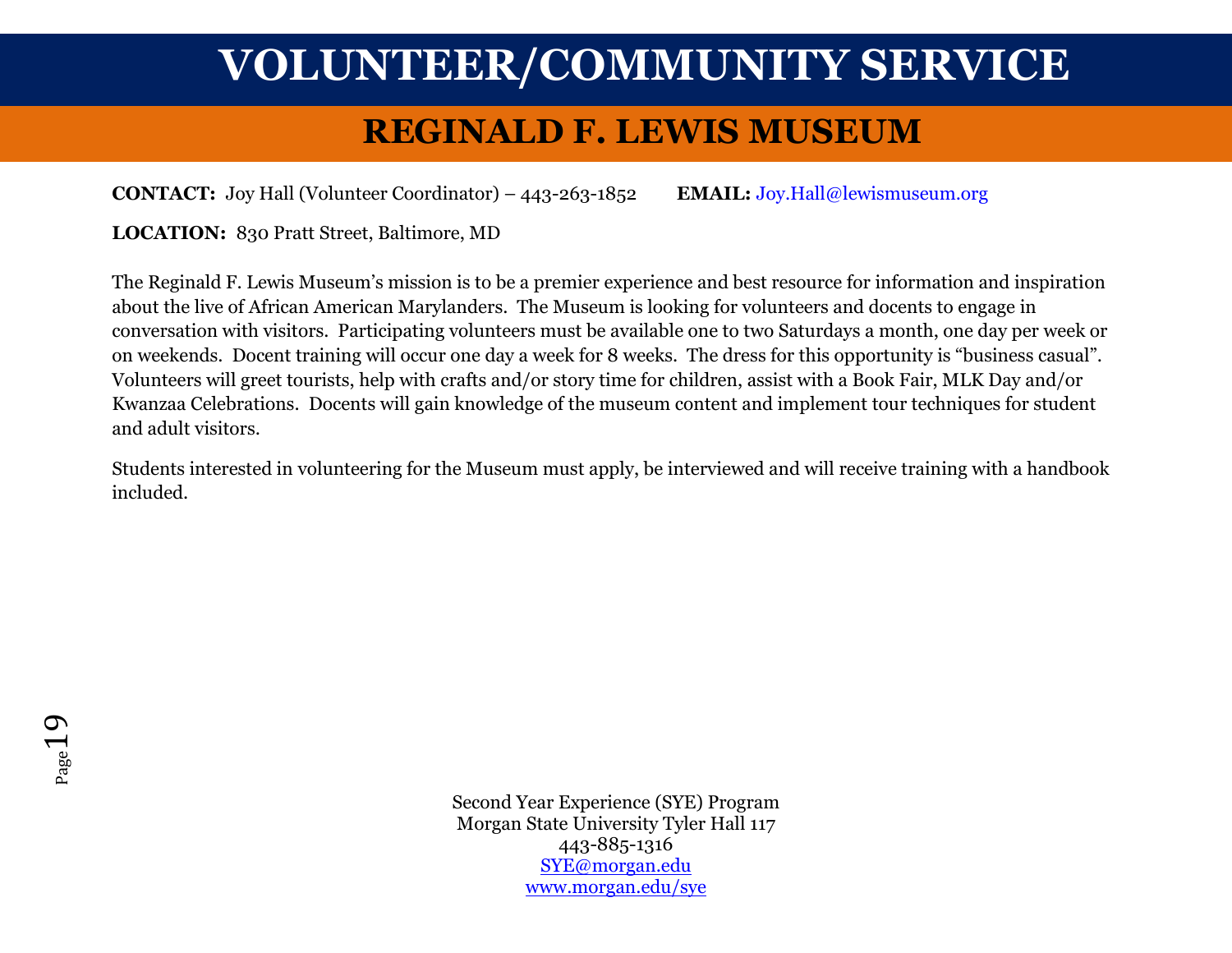### **CIVIC WORKS**

**CONTACT:** Gwen Kokes (Volunteer Coordinator) – 410-366-8533

**LOCATION:** 2701 St. Lo Drive, Baltimore, MD

Civic Works is a non-profit organization that strengthens Baltimore's communities through education, skills development, and community service. The Building Brighter Futures program trains residents for employment in the weatherization, construction and healthcare industries. The Healthy Food and Green Communities initiative helps residents grow fresh produce to distribute and purchase as well as planting trees in various communities. Civic Works helps residents create a more sustainable economically viable and environmentally responsible agricultural sector in Baltimore sectors. A final project is the Safe and Affordable Homes program that assists residents with making homes more energy efficient,weatherizes homes, offers repair and rehab to homes.

The Beautify Baltimore project occurs on Saturdays from 11AM – 2PM transforming a vacant lot into a flower farm. Volunteers can clean fruit from urban orchards or volunteer at the "Real Food Farm". Volunteers can also become handy persons working on small repair projects such as painting or do yard work. Groups of volunteers can participate in onetime events such as the Urban Farm (Wednesday mornings) or the second and third Saturdays of each month or scheduled "Days of Service" available on the website such as the Ricky Myers Day of Service on October 6th from 8am – 1pm at the Clifton Mansion (2701 St. Lo Drive) or the MLK Day of Service in January 2019 (81m – noon) location to be announced.. Students can also be GED tutors.

### **Volunteers should apply online at [https://civicworks.com.](https://civicworks.com/) You will be required to complete a Volunteer Liability Waiver when you apply.**

Page20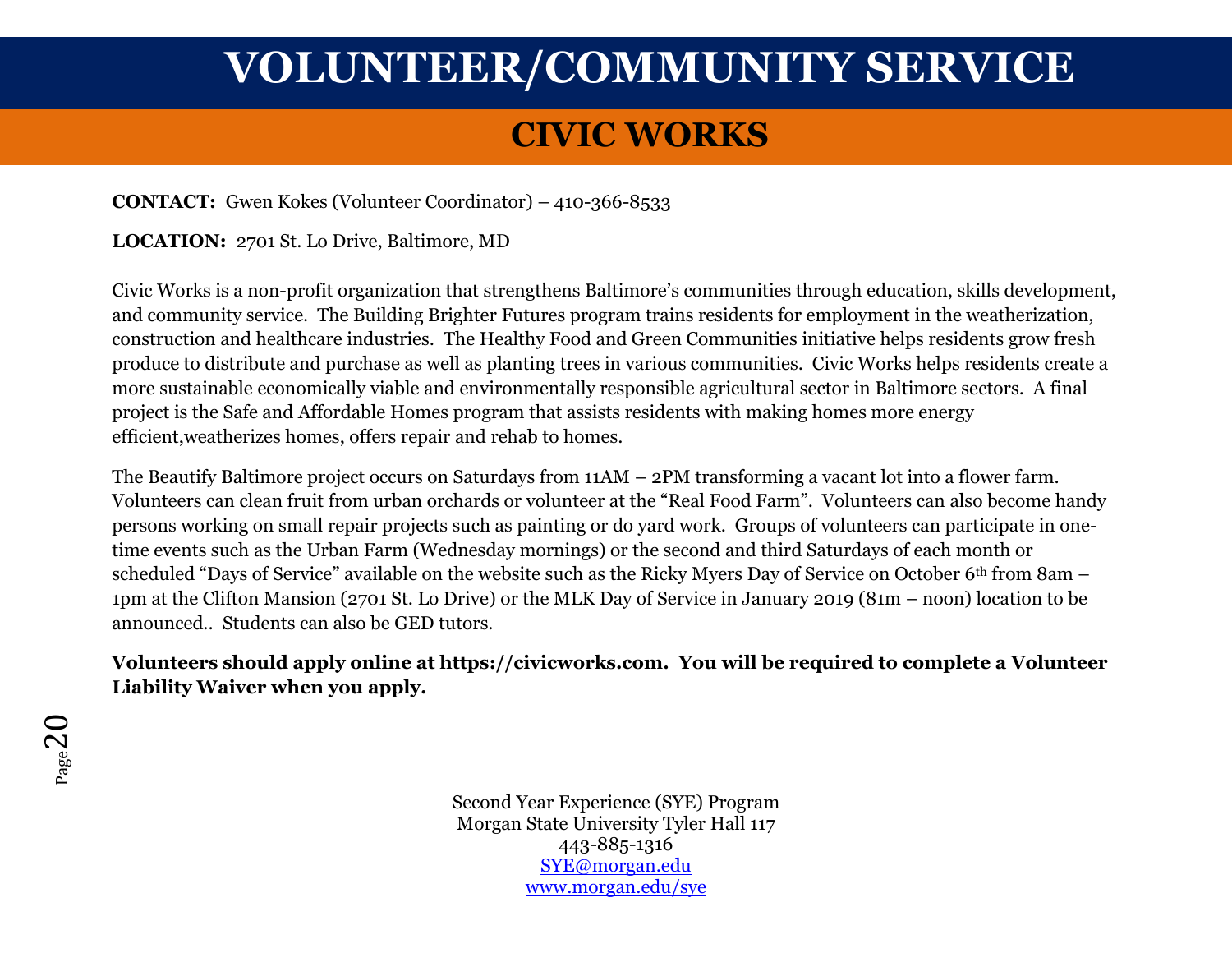### **HABITAT FOR HUMANITY (RESTORE)**

**CONTACT:** Jeff Hardy (Volunteer Coordinator) – (410-669-6936) **EMAIL:** [jhardy@habitatchesapeake.org](mailto:jhardy@habitatchesapeake.org)

**LOCATION:** 1300 N. Fulton St., Baltimore

Habitat for Humanity of the Chesapeake ReStore operates to accomplish three primary goals: (1) generate income that enables Habitat for Humanity of the Chesapeake to create affordable homeownership opportunities in Anne Arundel County, Baltimore City, Baltimore County, and Howard County, (2) serve the community by providing quality products at affordable prices, and (3) preserve our environment by keeping reusable items out of our landfills. The ReStores are nonprofit home improvement stores that sell building materials, furniture, appliances and more at discounted prices.

The ReStores are vital to helping Habitat Chesapeake build more homes, but there is another significant purpose to each store. By recycling used items that might otherwise have been tossed aside, the ReStores have saved millions of pounds of materials from entering the landfill. The recycled items are then spruced up and displayed on the ReStore showroom floors, providing patrons with the opportunity to purchase quality furniture, appliances, plumbing and building materials.

Volunteer positions include: (1**) sales and customer service** – run the cash register, help price items as they come onto the floor, (2**) greeter** – answer questions, direct people to different departments, make people feel welcome, (3) **repair** – provide repair/refurbishing to furniture that need touch-ups, and (4) **warehouse** – help maintain the flow of merchandise from the truck to the warehouse to the show room floor

Students will work 4 hour shifts at least once each week and a one-year commitment. As a volunteer, you will have a PIN No. to keep track of the hours worked. There are six retail stores in the Baltimore area. **Students should sign-up to volunteer by emailing [\(jhardy@habitatchesapeake.org\)](mailto:jhardy@habitatchesapeake.org)**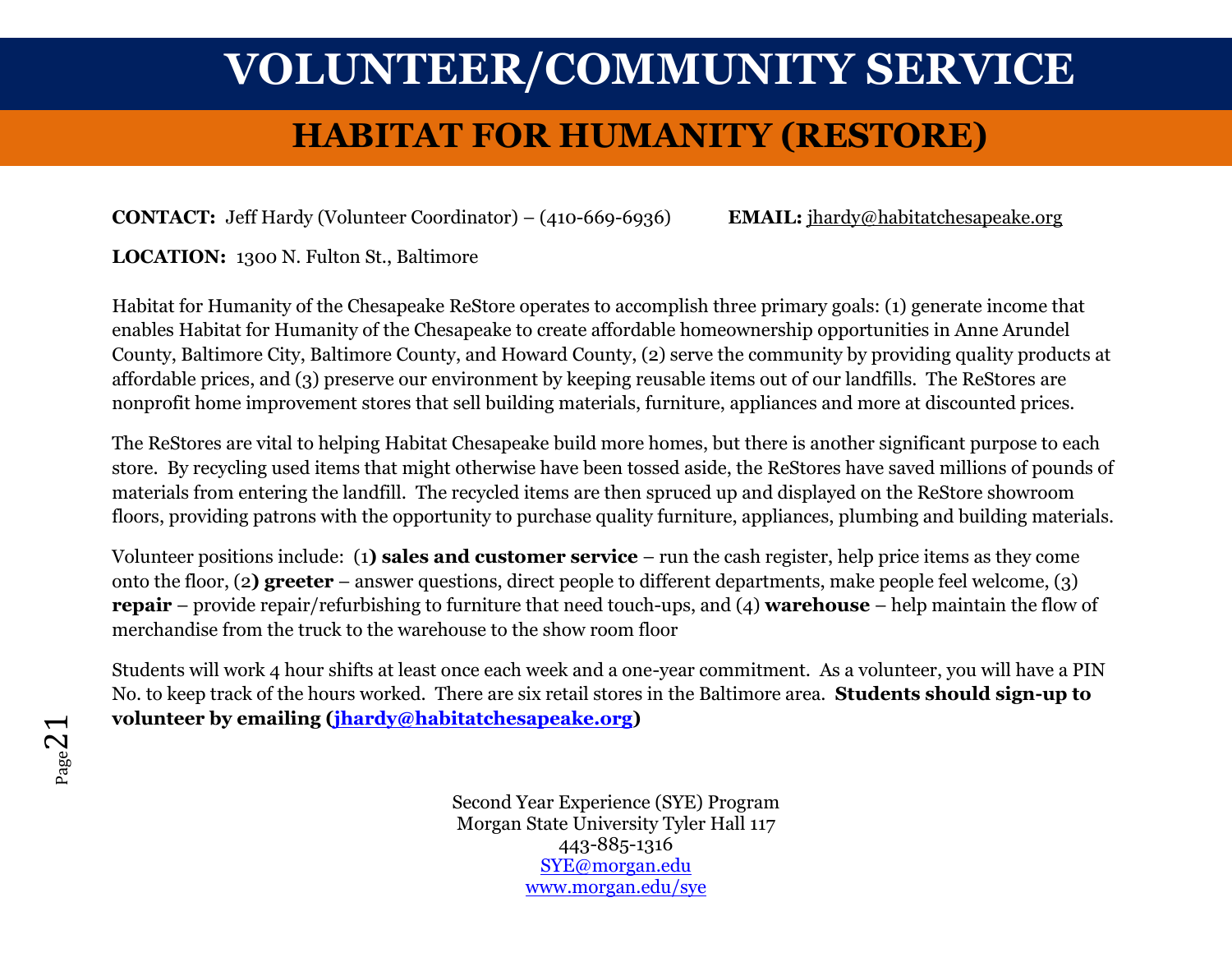### **THE HOUSE OF RUTH**

#### **CONTACT**: Casey Kelly (Community Relations Coordinator) **PHONE:** 410-554-8449

The House of Ruth is a safe haven for women who have faced domestic abuse. Through The House of Ruth's services, women receive legal aid, counseling, and childcare. The House of Ruth interested in individuals and groups of students to volunteer. If you are an individual, The House of Ruth welcomes your childcare, sewing, and craft skills. For groups interested in working with The House of Ruth, you can hold a craft event, do yard cleanup, donating, or sorting activities.

Interested volunteers must indicate they are Morgan State University students when contacting Casey Kelly.

Second Year Experience (SYE) Program Morgan State University Tyler Hall 117 443-885-1316 [SYE@morgan.edu](mailto:SYE@morgan.edu) [www.morgan.edu/sye](http://www.morgan.edu/sye)

.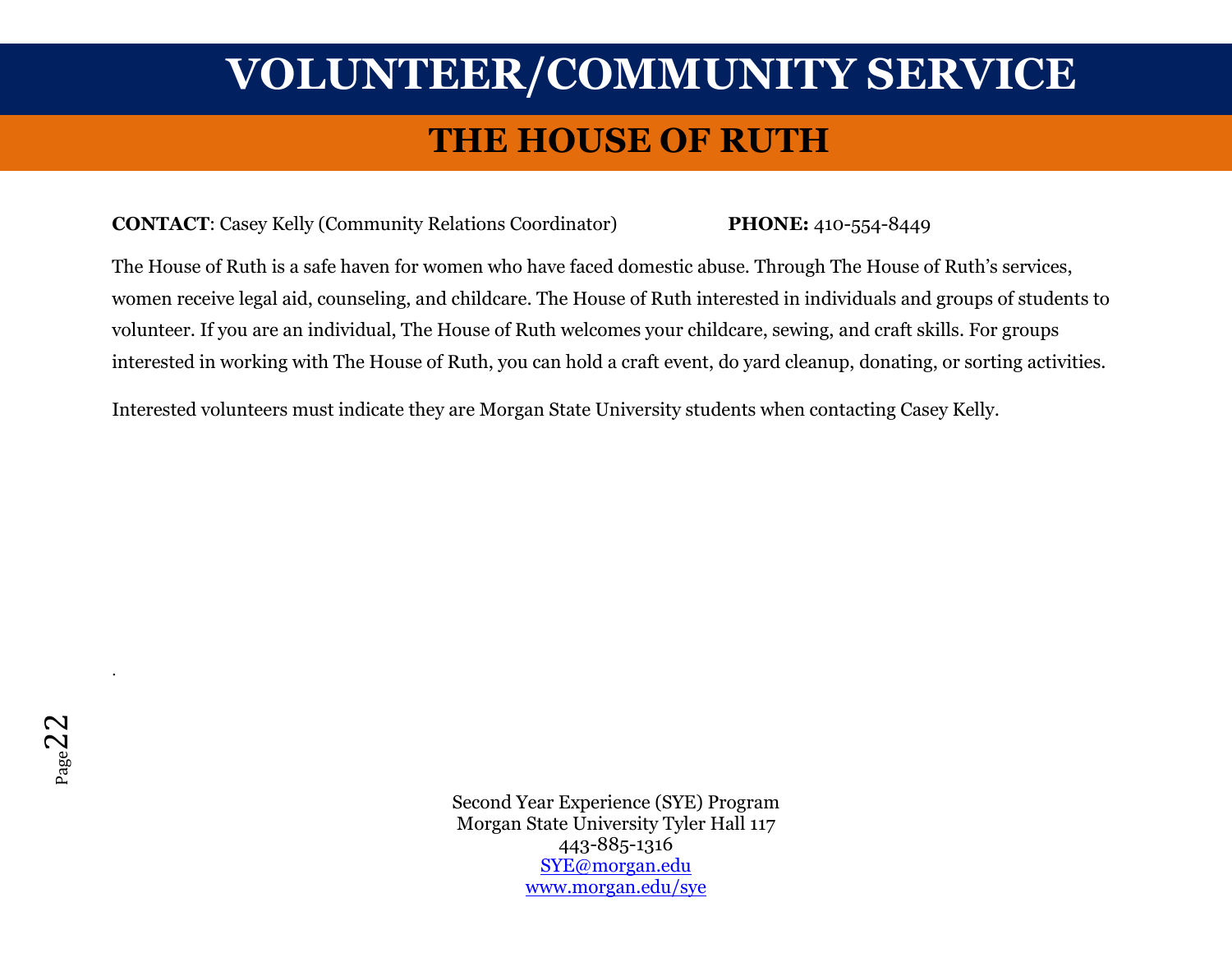### **MEALS ON WHEELS**

**CONTACT:** Emily Trotter (Volunteer Resources Manager) - 410-558-0827 **EMAIL:** trotter@mowcm.org

**LOCATION:** 515 South Haven Street, Baltimore, Maryland 21224

Meals on Wheels is dedicated to ending food insecurity and providing nourishment to the elderly and the sick and shut-in. Develop skills and be an advocate for change as you become a phone pal, grocery shopper, delivery driver, or participate in special projects. As a volunteer you can get involved by packing meals, conducting crafts, delivering pet food, conducting wellness checks, and participating in food and donation drives. If you have a car or a bike, and are willing to work with delicate populations, begin the application process at<https://www.mealsonwheelsmd.org/volunteer-application>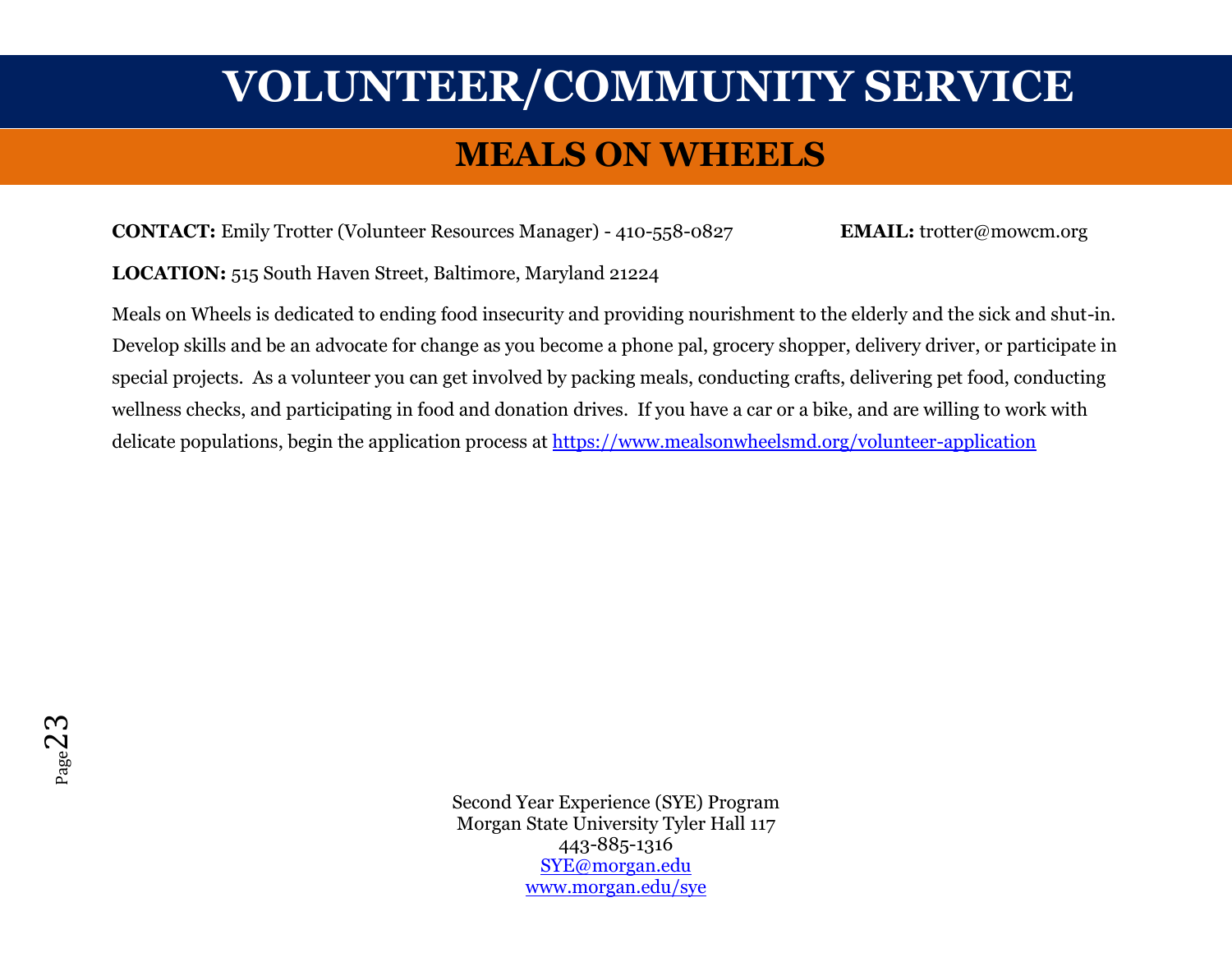### **STELLA MARIS**

**CONTACT:** Megahn Rineman (Volunteer Director) – 410-252-4500 (Ext. 7254) **EMAIL:** [mrineman@mdmercy.com](mailto:mrineman@mdmercy.com)

**LOCATION:** 2300 Dulaney Valley Road, Timonium, MD

The vision of Stella Maris has been to build it into a leader in senior care and housing through services, based on exemplary medical care, compassion, trust, and respect. Stella Maris provides a complete continuum of care including: (1) friendly visitor- many residents lack regular visitors or are separated from their families, (2) home care, (3) meal assistance, (4) hospice care, (5) bereavement camp for children, (6) adult day care services, (8) personal assistant services, and (9) medical care services. Volunteers can assist with these services or they may choose to volunteer in the Human Resources Department, Public Relations Department, Accounting Department by providing clerical assistance. Volunteers can also work in the Gift Shop or assist groups with crafts activities and other program activities.

If you are interested in volunteering at Stella Maris you will need to do the following: (1) complete an online application (a background check will be conducted), (2) have a TB screening, (3) take a flu shot, (4) have up-to-date childhood immunizations. Volunteers receive orientation and training if necessary. Hours are flexible, there is free parking and you will have your choice of service.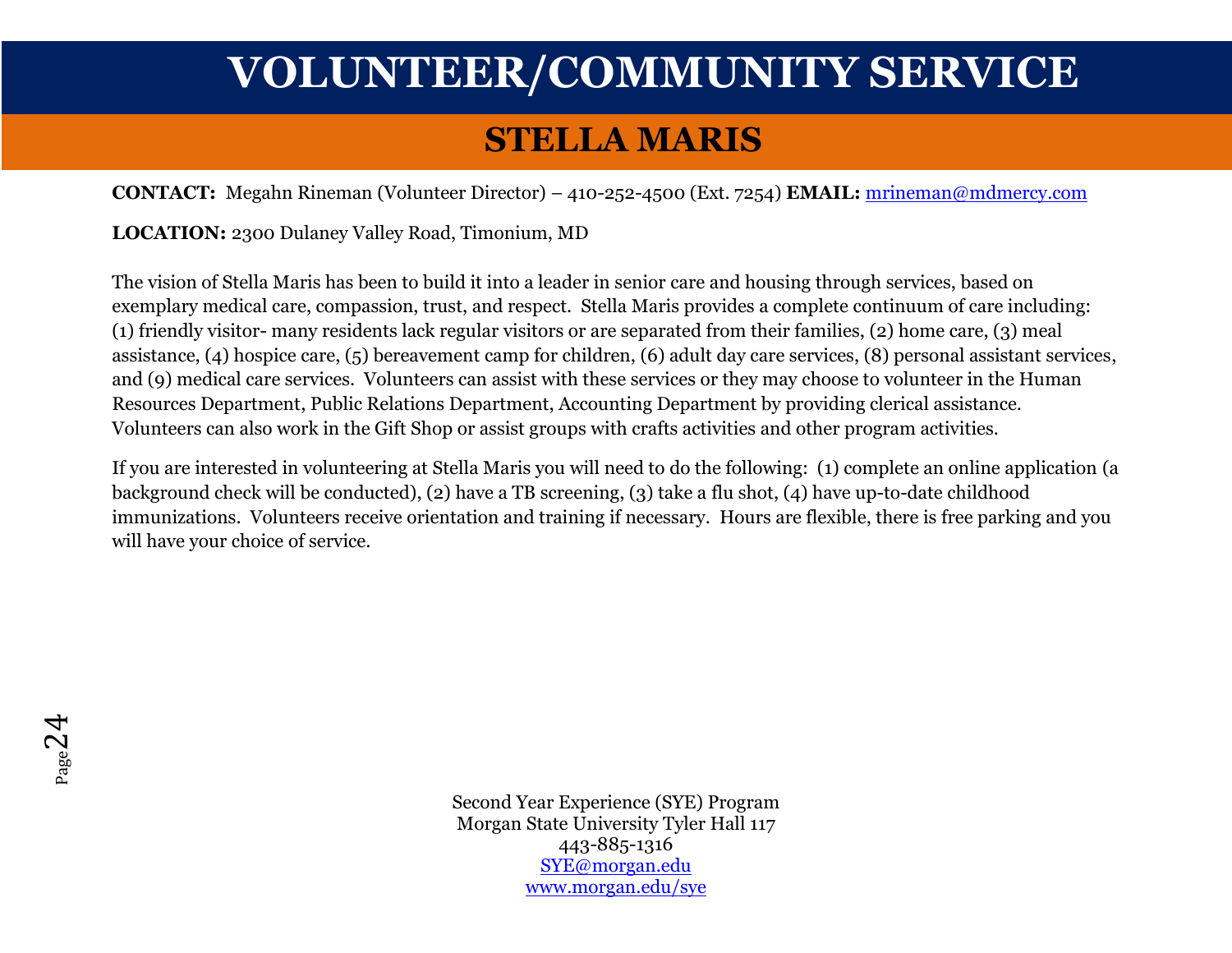### **MARYLAND'S FOOD BANK**

#### **CONTACT:** Paul Lynner **PHONE:** 410-737-8282

**LOCATION:** 2200 Halethorpe Farms Road, Baltimore, MD 21227

Founded in 1979, the Maryland Food Bank was established as the first food bank on the East Coast. During its first year, the bank distributed 400,000 pounds of food to thirteen-eight assistance sites in Baltimore city. In 1981, the bank expanded its focus, opening a branch in Eastern Shore to better serve some of Maryland's most impoverished areas.

To serve the company, every volunteer must be able to stand at least three hours, lift twenty-five pounds, read nutritional labels, and communicate without an interpreter. As a volunteer, you will

Sort food in the bank's warehouse and kitchen, help in the office, or staff community events. For your convenience, Maryland Food Bank offers an online scheduling system that allows you to see and reserve available volunteer shifts. Simply click scheduling button at [www.mdfoodbank.org/volunteer.](https://urldefense.proofpoint.com/v2/url?u=http-3A__www.mdfoodbank.org_volunteer&d=DwMFAg&c=0CCt47_3RbNABITTvFzZbA&r=Kh6oQc7ktwI51VoCQq5UdfDp4n92QKZIDvkWYcK-CaE&m=v_3k52y1Bht_JGFReZHlIPPTEovesLVwsDpvW_v_4fk&s=4Cx9mvEvk7df3fNy5SfRWZf0dZhy9FBNmqNFeA4lknU&e=) You will be prompted to create an account. Be sure to check the box marked "I am organizing a GROUP." Once you are in the schedule, switch to list view and select a date with enough open spots to accommodate your group. Note that our weekend and evening shifts are very popular, so they book months in advance. While this online system is meant to make the registration process quick and easy, please do not hesitate to contact me if I can be of any assistance.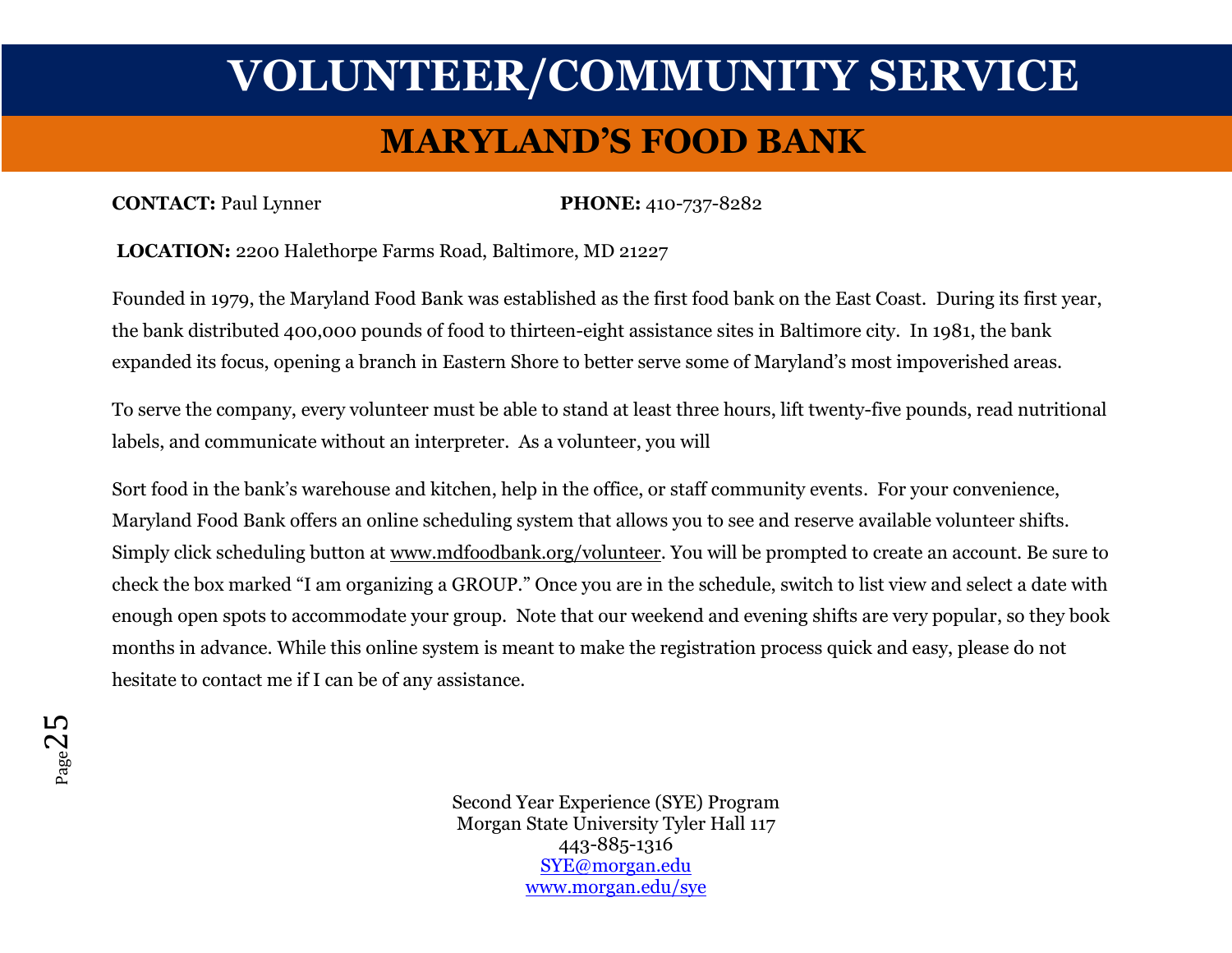### **PAUL'S PLACE**

**CONTACT:** Jayna Powell **PHONE:** 410-625-0775

#### **LOCATION:** 1118 Ward Street. Baltimore, MD 21230

Paul's Place is a facilitator and leader for change, improving the quality of life in the Southwest Baltimore communities. Paul's Place provides programs, services, and support that strengthen individuals and families, fostering hope, growth, and personal dignity. The individuals and families living in Southwest Baltimore City will have full access to high quality health care, employment, education, and housing along with the other support necessary for stability and self-sufficiency.

Paul's Place provides hot lunches, donated clothes, after school programming and mentoring, a health clinic, and a computer lab. Hot Lunch volunteers will assist the lunch team in serving food and drinks to guests while treating all with dignity and respect. Market Place volunteers will have the opportunity to organize the apparel in a way that dignifies guests and assist the guests one-on-one with picking out apparel that fits and makes them feel confident. Mentors become role models for an assigned student that is in 3rd – 4th grade. Mentors care and support their student, building a strong relationship with them. Mentors assist students with their homework and read with them. Paul's Place is in need of volunteers in the computer lab to help with basic computer skills, resume building, and job applications. We ask that the volunteer assist in the lab at least twice a month. To begin the application process, fill out this form: [https://paulsplaceoutreach.org/get-involved/volunteer/.](https://paulsplaceoutreach.org/get-involved/volunteer/)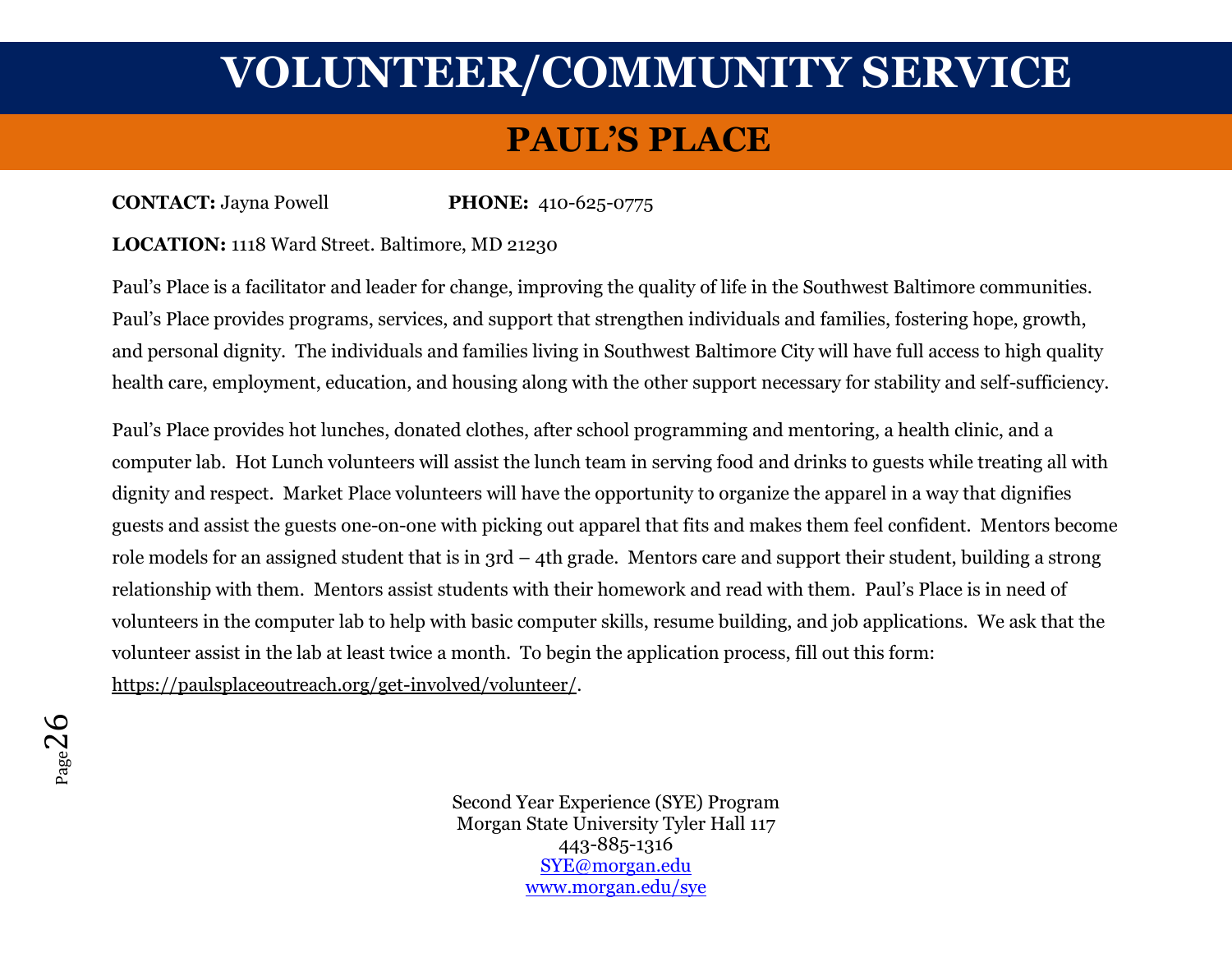# **VOLUNTEER/COMMUNITY SERVICE GREENMOUNT WEST COMMUNITY CENTER**

**CONTACT:** Keisha Webster (Executive Director) – 410-627-1339

**LOCATION:** 1643 Guilford Avenue, Baltimore, MD

Greenmount West is a vibrant residential neighborhood in the heart of Baltimore's arts and entertainment neighborhood. The Greenmount West Community Center opened in 2017. The Center invites students to come to the space to see the Center and to determine your interests and bring the "best of who you are" if you decide to volunteer there. The Center hosts after school programs for children and literacy programs for adults. Volunteer can help with homework, offer clerical help and work on beautification projects in the neighborhood.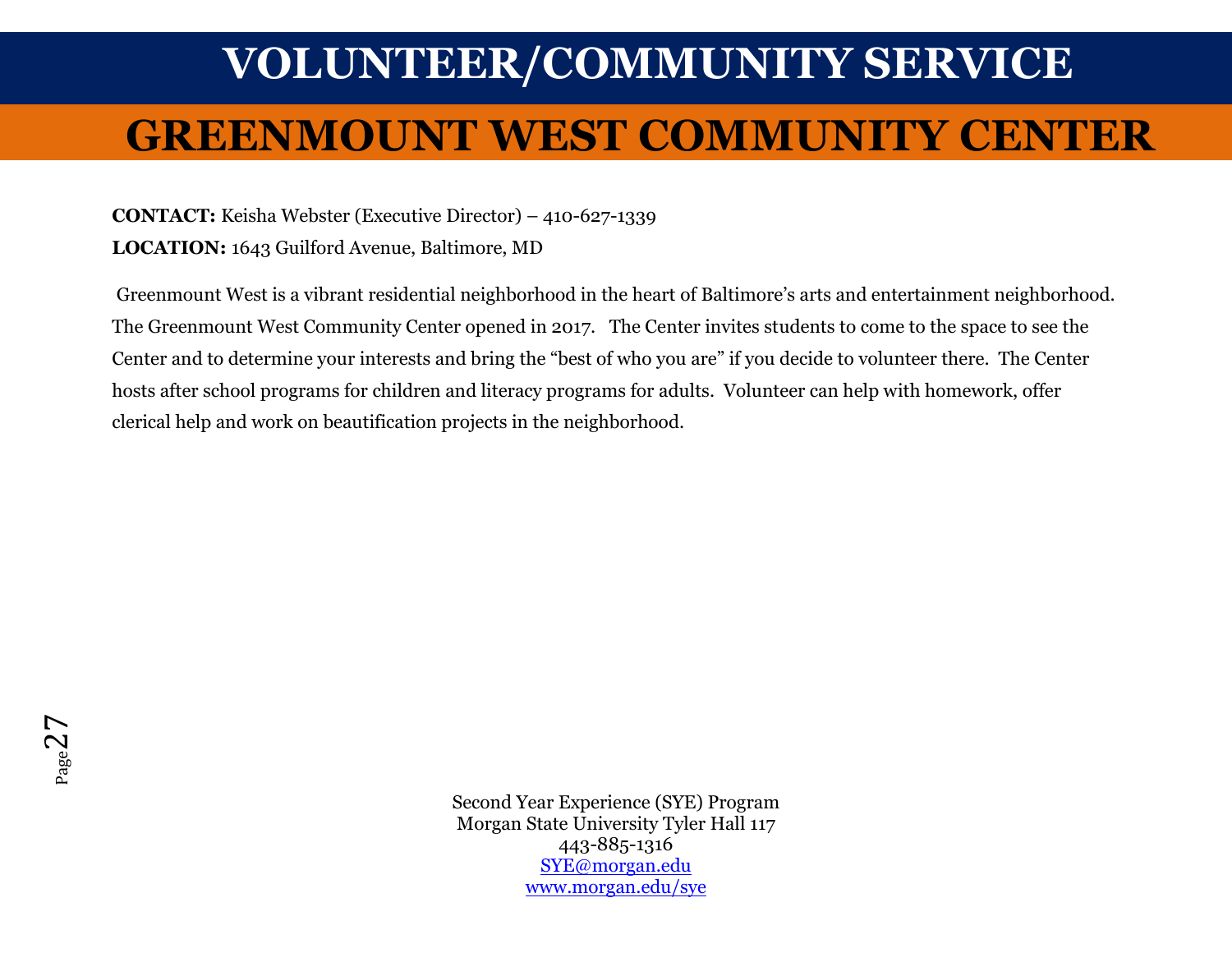# **VOLUNTEER/COMMUNITY SERVICE BALTIMORE MUSEUM OF ART (BMA)**

**CONTACT:** Rachel Sanchez (Volunteer and Employee Manager) – 443-573-1756

**LOCATION**: 10 Art Museum Drive, Baltimore, MD (on the campus of Johns Hopkins University)

The BMA is seeking enthusiastic **Greeters** to assist in welcoming and orienting visitors through the Museum and to help with on-site promotion of programs and exhibitions. Responsibilities: greeting visitors, providing general information about the Museum and its collection, distributing museum maps and helpful literature to guests, directing Visitors to the Box Office and collection galleries, assisting with audio tours for exhibitions, and assisting with Coat Check and Locker usage.

The BMA is also seeking **Event Volunteers** to assist with onsite and offsite programs and events. These events occur on various days of the week at different times of the day so the schedule is incredibly flexible to fit around the volunteer's availability. Responsibilities: welcoming visitors, assist with tickets (onsite events), distributing museum marketing collateral (offsite event), work with artists and performers, assist in the classroom with hand-on art making projects (onsite events), act as a resource for visitors with questions about the event, location of activities, etc. (onsite events).

Apply online for all positions at [volunteer@artbma.org](mailto:volunteer@artbma.org)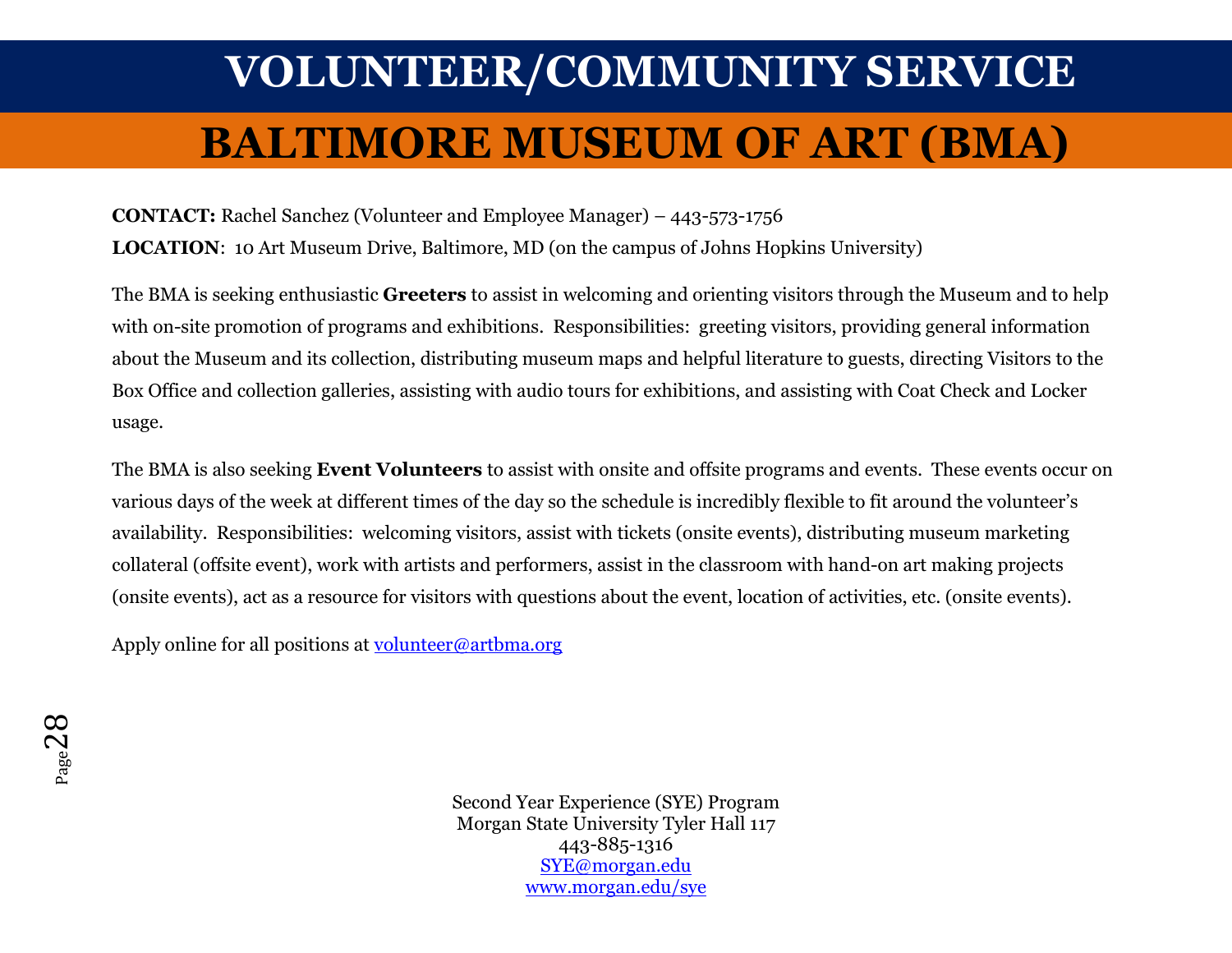## **WORKSTUDY**

### **MSU WORK STUDY (OFFICE OF FEDERAL AID)**

### **CONTACT:** Ms. Severia Lee or Ms. Jessica Johnson (443-885-3141)

#### **WEBITE:** [www.morgan.edu/financialaid](http://www.morgan.edu/financialaid)

The Federal Work Study Office provides part-time employment opportunities for undergraduate students at the University. This office acts as a referral service that advertises federal and non-federal jobs.

Determination of eligibility for Work Study is based on regulations and confidential information regarding the student's financial status. Students awarded must be U.S. citizens or permanent residents and must be a matriculated student at the University.

Each student must locate his/her own job. It is the employer's decision to hire a student. The Work Study Office may refer students to departments that have job openings per notification from the department; however, the department will make the final decision whether or not to employ the student.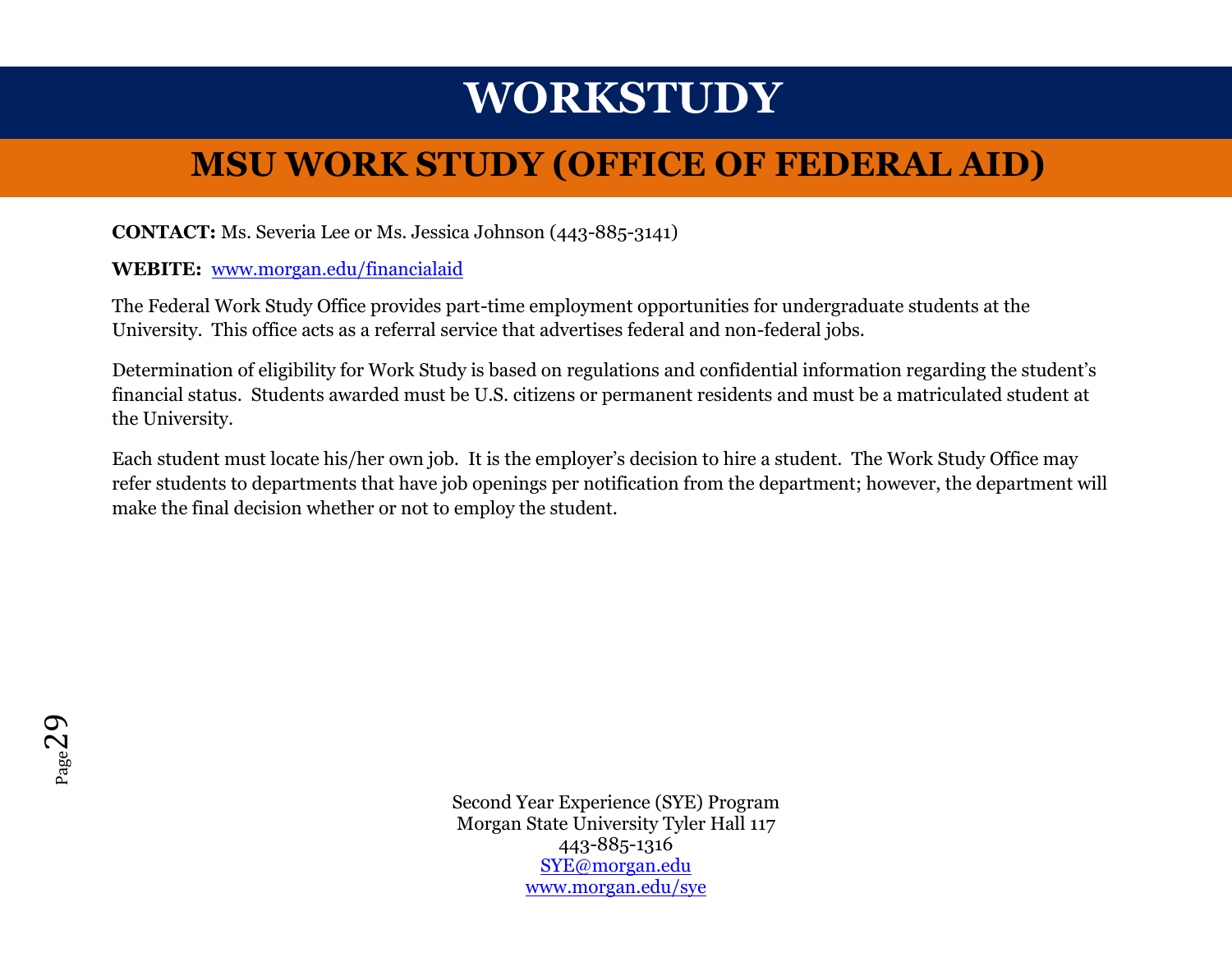## **LEADERSHIP**

### **M.O.L.D. (Morgan Opportunities for Leadership Development)**

**Contact:** Dr. Danny T. Molock, Jr. (443-885-3471) **EMAIL:** [danny.molock@morgan.edu](mailto:danny.molock@morgan.edu)

**Website: [www.morgan.edu/studentlife](http://www.morgan.edu/studentlife)**

Your collegiate journey is an opportunity to learn and grow as a leader both on campus and post-baccalaureate. Therefore, the Office of Student Life and Development is investing in strengthening leadership opportunities on and around campus. Through the M.O.L.D. program, students will have access to a multi-faceted program, which includes experiential training, workshops, and lectures.

M.O.L.D. is open to all undergraduate students seeking to further their leadership development skills. Applicants do not have to be a part of a student organization to join the program, they just need to have a desire to learn and grow as a leader.

All M.O.L.D. participants will be pinned at the closing ceremony and recognized for their hard work.

**APPLICATIONS ARE AVAILABLE AT [WWW.MORGAN.EDU/STUDENTLIFE](http://www.morgan.edu/STUDENTLIFE)**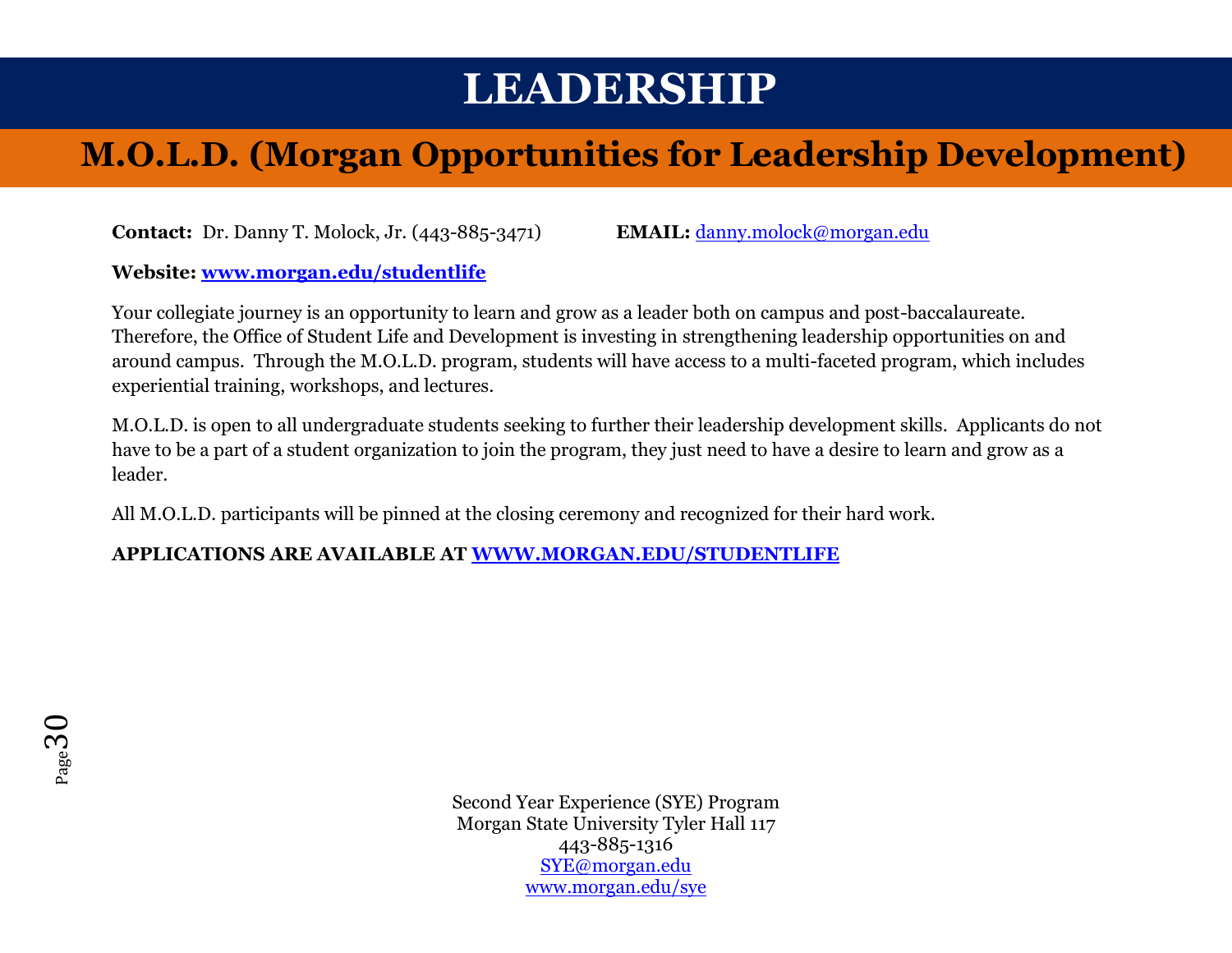## **CAMPUS TO CAREER FIELD TRIP**

### **PEARL (PATUXENT ENVIRONMENTAL & AQUATIC RESEARCH LABORATORY)**

**CONTACT –**443-885-5935 **EMAIL** –

**LOCATION:** 10545 Mackall Road, Saint Leonard, MD 20685

### **FIELD TRIP DATE – TBD**

The Patuxent Environmental & Aquatic Research Laboratory (PEARL) provides society with the knowledge to solve environmental challenges through research, education, and economic development (Morgan 2018).

**SUMMER INTERNSHIP PROGRAM –** The Internship Program at the Patuxent Environment & Aquatic Research Laboratory (PEARLP offers undergraduates unique hands-on experiences in an environmental research setting. Interns will gain first-hand experience and knowledge of field and laboratory research and project design. During the internship, each student will develop a research project under the guidance and supervision of a PEARL faculty research scientist, and present the findings in a mini-symposium at the end of the summer. You do not have to be a US citizen to apply but you do need to have a social security number. Stipends are available for most interns.